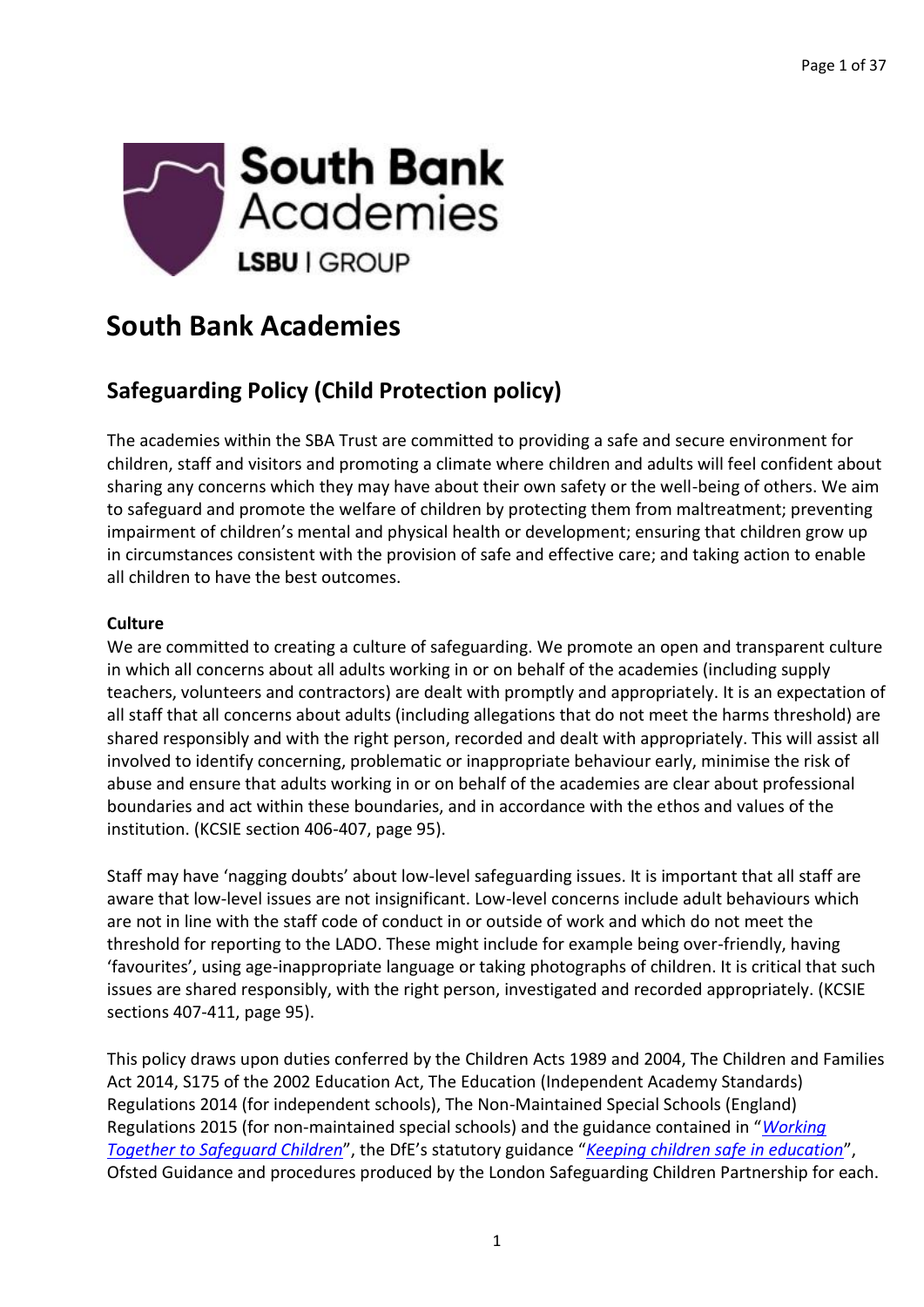We also have regard to the advice contained in DfE's "*[What to do if you're worried a child is being](https://www.gov.uk/government/publications/what-to-do-if-youre-worried-a-child-is-being-abused--2)  [abused](https://www.gov.uk/government/publications/what-to-do-if-youre-worried-a-child-is-being-abused--2)*" and "*Information Sharing – [Advice for practitioners](https://www.gov.uk/government/publications/safeguarding-practitioners-information-sharing-advice)*." The policy is applicable to all on, and offsite activities undertaken by pupils whilst they are the responsibility of the Academy. We will ensure that all staff read at least Part one of DfE guidance "*[Keeping children safe in education](https://www.gov.uk/government/publications/keeping-children-safe-in-education--2)*" and that mechanisms are in place to assist staff to understand and discharge their role and responsibilities as set out in Part one.

#### **POLICY AIMS**

The purpose of this policy is to:

- Identify the names of responsible persons in the academy and explain the purpose of their role
- Outline the role of the South Bank Academies Board and the School Advisory Boards
- Describe what should be done if anyone in the academy has a concern about the safety and welfare of a child who attends the academy
- Identify the particular attention that should be paid to those children who fall into a category that might be deemed "vulnerable"
- Set out expectations in respect of training
- Ensure that those responsible for recruitment are aware of how to apply safeguarding principles in employing staff
- Set out expectations of how to ensure children are safeguarded when there is potential to encounter non-academy staff, e.g., volunteers, contractors etc.
- Outline how complaints against staff will be handled
- Set out expectations regarding record keeping
- Clarify how children will be kept safe through the everyday life of the academy
- Outline how the implementation of this policy will be monitored.

This policy is consistent with all other policies adopted by the SBA Board and should be read in conjunction with the following policies relevant to the safety and welfare of children: *Behaviour and Exclusions policy, Online Safety policy and Speak Up policy*

#### **COVID-19**

At South Bank Academies we operate in line with government guidance in relation to Covid-19. This has included conducting planning and risk assessments to ensure practical arrangements are as safe as possible for students. Additionally, during periods of remote education, student safeguarding is managed differently, with pastoral and safeguarding staff in regular contact with children and families. New systems have been implemented to minimize online safety concerns. On return to face-to-face education, South Bank Academies have a range of measures in place to support students reporting concerns and to feel safe.

The South Bank Academies safeguarding Covid-19 addendum is informed by Southwark local authority guidance as well as DfE and other national guidance.

*[Model COVID-19 Safeguarding Policy Addendum](https://schools.southwark.gov.uk/assets/attach/5848/Model-COVID-19-Safeguarding-Policy-Addendum.docx) [Guidance for full opening: academies](https://www.gov.uk/government/publications/actions-for-schools-during-the-coronavirus-outbreak/guidance-for-full-opening-schools) [Actions for early years and childcare providers during the coronavirus \(COVID-19\) outbreak](https://www.gov.uk/government/publications/coronavirus-covid-19-early-years-and-childcare-closures/coronavirus-covid-19-early-years-and-childcare-closures#safeguarding-and-welfare)* /

We are aware that pupils may be experiencing a variety of emotions in response to the pandemic,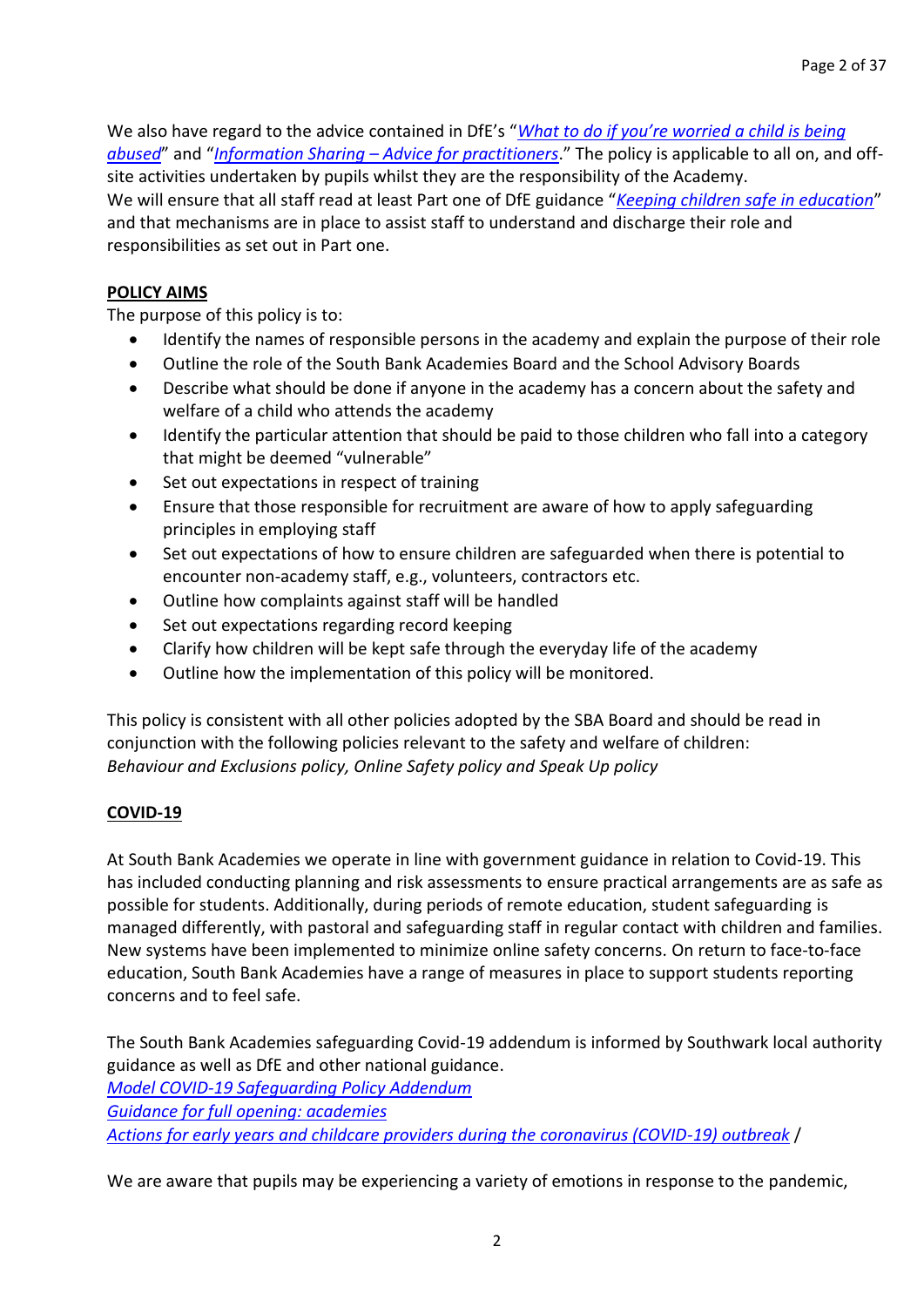such as anxiety, stress, or low mood. This may particularly be the case for vulnerable children, including those with a social worker and young carers. All staff members and volunteers are vigilant about the possible impacts of the pandemic on pupils' mental wellbeing and act immediately on any safeguarding concerns, including new concerns where children are returning, and share their concerns with designated and deputy designated safeguarding leads. We have put in place appropriate support systems for pupils and parents/carers, including working with and/or referral to relevant outside agencies. We note the Government's *COVID-19: guidance on supp[orting children and young people's](https://www.gov.uk/government/publications/covid-19-guidance-on-supporting-children-and-young-peoples-mental-health-and-wellbeing)  [mental health and wellbeing](https://www.gov.uk/government/publications/covid-19-guidance-on-supporting-children-and-young-peoples-mental-health-and-wellbeing)*. We are aware of the continued importance for our staff to work with and support children's social workers, the local authority virtual academy head for looked-after and previously looked-after children and any other relevant safeguarding and welfare partners during this period.

We will continue to ensure that arrangements are in place to keep children not physically attending the academy safe, especially online. Where we identify a child to be on the edge of social care support, or who would normally receive pastoral-type support in academy, we will ensure that a robust communication plan is in place for that child or young person. Details of this plan will be recorded appropriately as will a record of contact. The communication plans can include remote contact, phone contact, door-step visits. Other individualised contact methods will be considered and recorded. All our staff who interact with children, including online, will continue to look out for signs a child may be at risk. Any such concerns will be dealt with as per this policy and where appropriate, referrals will continue to be made to relevant agencies. In relation to any child receiving remote education, we note the DfE's *[guidance on safeguarding and remote education](https://www.gov.uk/guidance/safeguarding-and-remote-education-during-coronavirus-covid-19) during coronavirus (COVID-19)* in terms of keeping children as well as staff members safe online.

#### **RESPONSIBILITIES AND IMMEDIATE ACTION**

Safeguarding and promoting the welfare of children in our academies is the responsibility of both academy communities. All adults working in these academies (including visiting staff, supply teachers, volunteers, and students on placement) are required to report instances of actual or suspected child abuse or neglect to the Designated Safeguarding Lead who is a member of the academy's leadership team.

The Designated Safeguarding Lead (DSL) takes lead responsibility for safeguarding and child protection (including online safety) and provides advice and support to other staff on child welfare and child protection matters, takes part in strategy discussions and inter-agency meetings, and/or supports other staff to do so, and contributes to the assessment of children. The DSL is the first point of contact for external agencies that are pursuing Child Protection investigations and co-ordinates the academy's representation at CP (Child Protection) conferences and Core Group meetings (including the submission of written reports for conferences). When an individual concern/incident is brought to the notice of the Designated Safeguarding Lead, they will be responsible for deciding upon whether this should be reported to other agencies as a safeguarding issue. Where there is any doubt as to the seriousness of this concern, or disagreement between the Designated Safeguarding Lead and the member of staff reporting the concern, advice will be sought from the Deputy Designated Safeguarding Lead (DDSL) or the LA's Strategic Lead Officer for safeguarding in education services. If a child is in immediate danger or is at risk of harm, a referral will be made to its equivalent in another LA if the child resides in a different LA and/or the police immediately.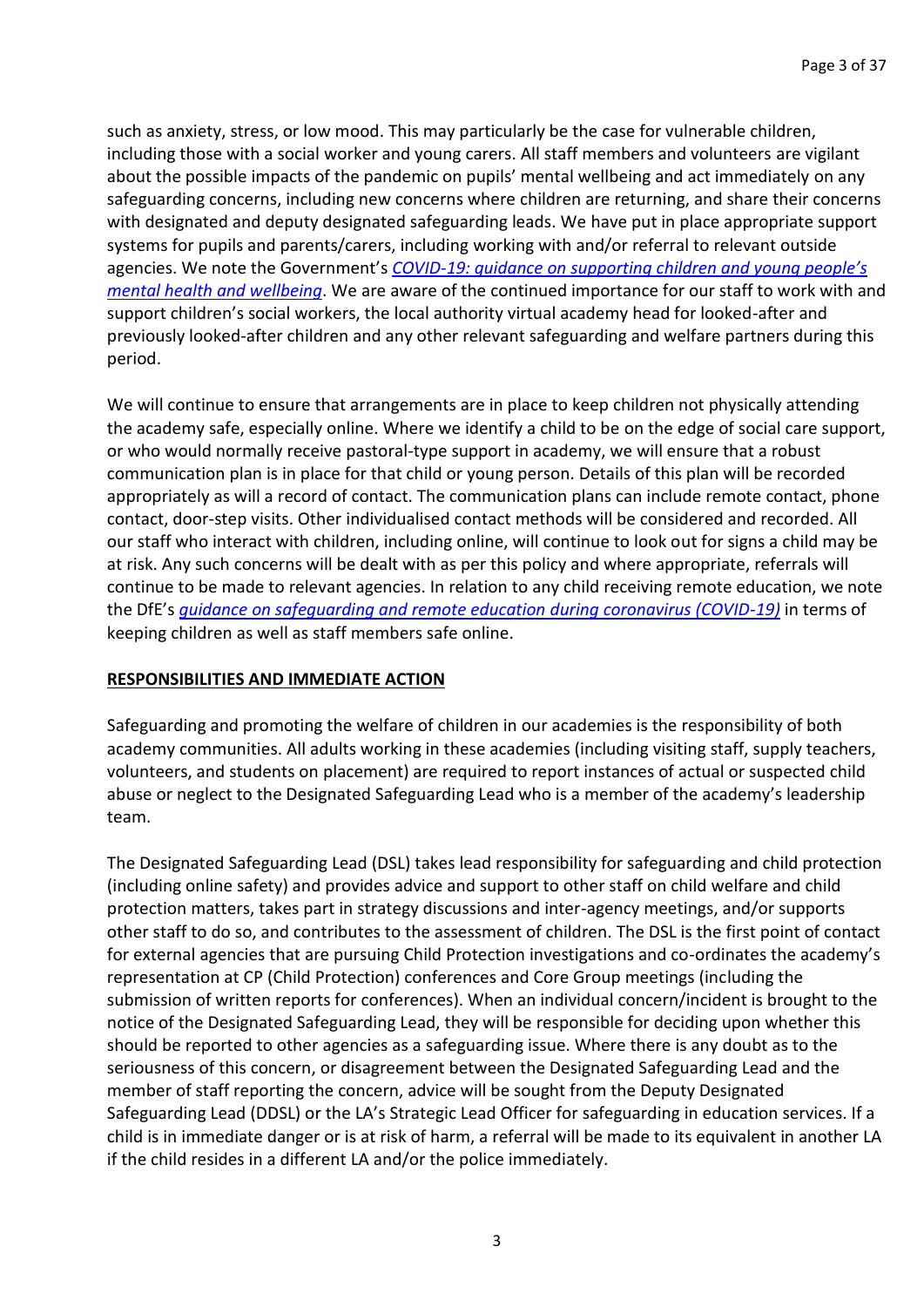Although all staff should be aware of the process for making referrals to children's social care and for statutory assessments that may follow a referral, along with the role they might be expected to play in such assessments, the DSL (and any deputies) are most likely to have a complete safeguarding picture and be the most appropriate person to advise on the response to safeguarding concerns. The DSL or a deputy will always be available to discuss safeguarding concerns. If in exceptional circumstances, the DSL (or deputy) is not available, this should not delay appropriate action being taken. Staff should consider speaking to a member of the senior leadership team and/or take advice from local children's social care. In these circumstances, any action taken should be shared with the DSL (or deputy) as soon as is possible.

#### **THE ROLE OF GOVERNANCE**

The South Bank Academies governance structure includes the SBA Board and School Advisory Boards (SABs) at school level. Responsibility for safeguarding sits with the SBA Board. The trustees will ensure that they comply with their duties under legislation and that the policies, procedures and training in the academies are effective and always comply with the law. Trustees and SAB members are expected to receive appropriate training on safeguarding at induction that is updated regularly. In addition, they should receive information (for example, via emails, e-bulletins, and newsletters) on safeguarding and child protection at least annually so that they can demonstrate knowledge of their responsibilities relating to the protection of children, young people, and vulnerable adults.

The SBA Board will ensure that the academies contribute to inter-agency working in line with statutory guidance "*[Working Together to Safeguard Children](https://www.gov.uk/government/publications/working-together-to-safeguard-children--2)*" and that the academies' safeguarding arrangements consider the procedures and practice of the local authority as part of the inter-agency safeguarding procedures set up by the local authority.

The SBA Board has formally adopted this policy and will review its contents annually or sooner if any legislative or regulatory changes are notified to it by the link trustee, link governors, the Designated Safeguarding Leads (DSLs) or the Principal. A trustee takes on the role of link safeguarding trustee, with link safeguarding governors at each school.

Concerns about and allegations of abuse made against the Principal will be referred to the Executive Principal who will liaise with the LA's designated officer (LADO) and partner agencies and will attend any strategy meetings called in respect of such an allegation against the Principal.

As a good practice, the DSL will provide a termly report to the SAB outlining details of any safeguarding issues that have arisen during the term and the outcome of any cases identified. These reports will respect all issues of confidentiality and will not therefore identify any person(s) by name.

Detailed outlines of the structure and responsibilities of trustees and governors are found in the document Governance and Safeguarding at South Bank Academies (see appendix)

#### **Types of child abuse and neglect**

**Abuse**: a form of maltreatment of a child. Somebody may abuse or neglect a child by inflicting harm, or by failing to act to prevent harm. They may be abused by an adult or adults or another child or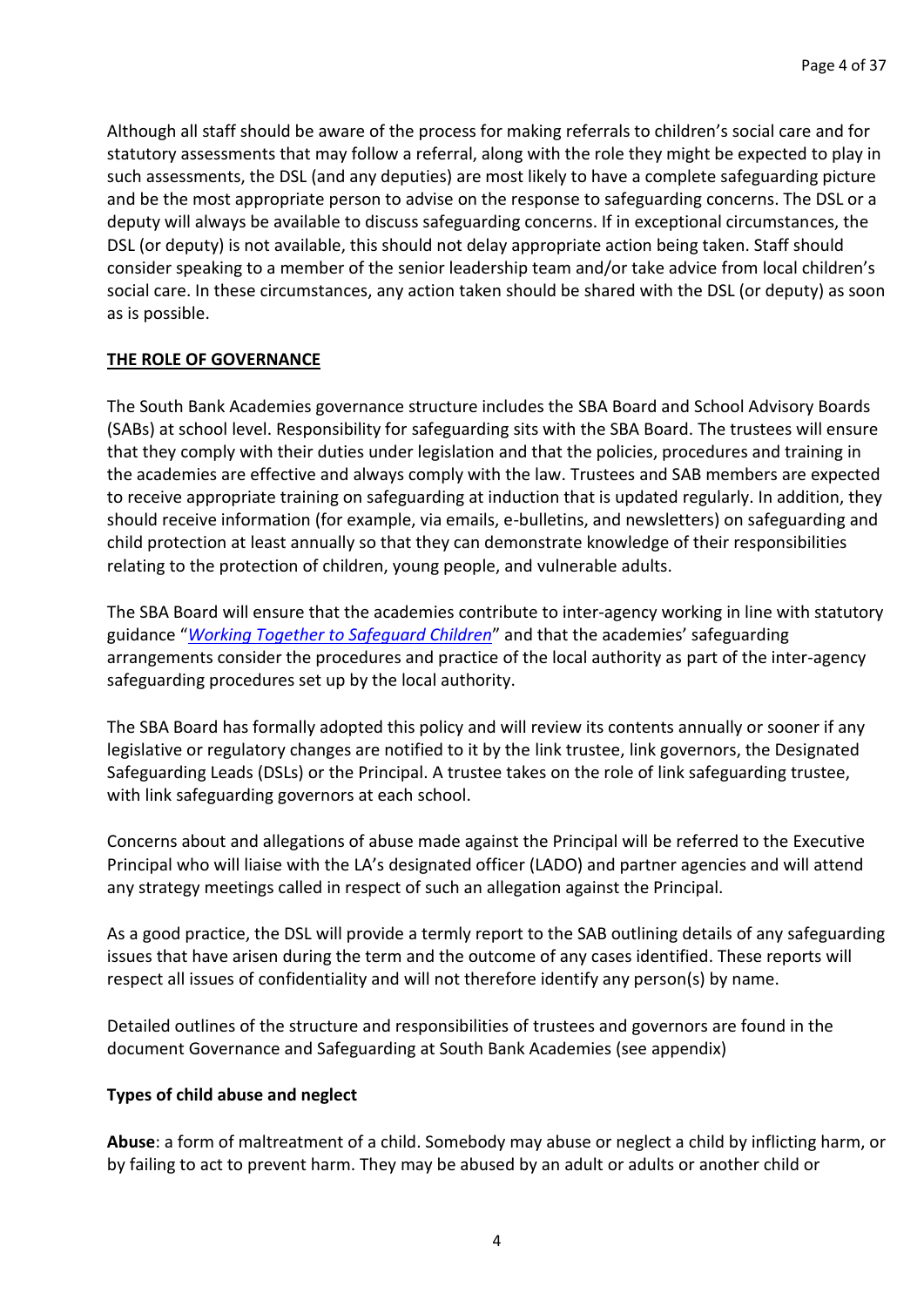children.

**Physical abuse**: a form of abuse which may involve hitting, shaking, throwing, poisoning, burning, or scalding, drowning, suffocating or otherwise causing physical harm to a child. Physical harm may also be caused when a parent or carer fabricates the symptoms of, or deliberately induces, illness in a child.

**Emotional abuse**: the persistent emotional maltreatment of a child such as to cause severe and adverse effects on the child's emotional development. It may involve conveying to a child that they are worthless or unloved, inadequate, or valued only as far as they meet the needs of another person. It may include not giving the child opportunities to express their views, deliberately silencing them or 'making fun' of what they say or how they communicate. It may feature age or developmentally inappropriate expectations being imposed on children. These may include interactions that are beyond a child's developmental capability as well as overprotection and limitation of exploration and learning, or preventing the child participating in normal social interaction. It may involve seeing or hearing the ill-treatment of another. It may involve serious bullying (including cyberbullying), causing children frequently to feel frightened or in danger, or the exploitation or corruption of children. Some level of emotional abuse is involved in all types of maltreatment of a child, although it may occur alone.

**Sexual abuse**: involves forcing or enticing a child or young person to take part in sexual activities, not necessarily involving an elevated level of violence, whether the child is aware of what is happening. The activities may involve physical contact, including assault by penetration (for example rape or oral sex) or non-penetrative acts such as masturbation, kissing, rubbing, and touching outside of clothing. They may also include non-contact activities, such as involving children in looking at, or in the production of, sexual images, watching sexual activities, encouraging children to behave in sexually inappropriate ways, or grooming a child in preparation for abuse (including via the internet). Sexual abuse is not solely perpetrated by adult males. Women can also commit acts of sexual abuse, as can other children.

**Neglect**: the persistent failure to meet a child's basic physical and/or psychological needs, likely to result in the serious impairment of the child's health or development. Neglect may occur during pregnancy because of maternal substance abuse. Once a child is born, neglect may involve a parent or carer failing to: provide adequate food, clothing, and shelter (including exclusion from home or abandonment); protect a child from physical and emotional harm or danger; ensure adequate supervision (including the use of inadequate caregivers); or ensure access to appropriate medical care or treatment. It may also include neglect of, or unresponsiveness to, a child's basic emotional needs. Safeguarding incidents and/or behaviours can be associated with factors outside the academy or college and/or can occur between children outside of these environments. All staff, but especially the DSL and DDSLs will be considering whether children are at risk of abuse or exploitation in situations outside their families. Extra-familial harms take a variety of different forms and children can be vulnerable to multiple harms including (but not limited to) sexual exploitation, criminal exploitation, and serious youth violence. This is known as *[Contextual Safeguarding](https://contextualsafeguarding.org.uk/)*, which simply means assessments of children should consider whether wider environmental factors are present in a child's life that are a threat to their safety and/or welfare.

**In addition to these types of abuse and neglect, members of staff will also be alerted to following specific safeguarding issues:**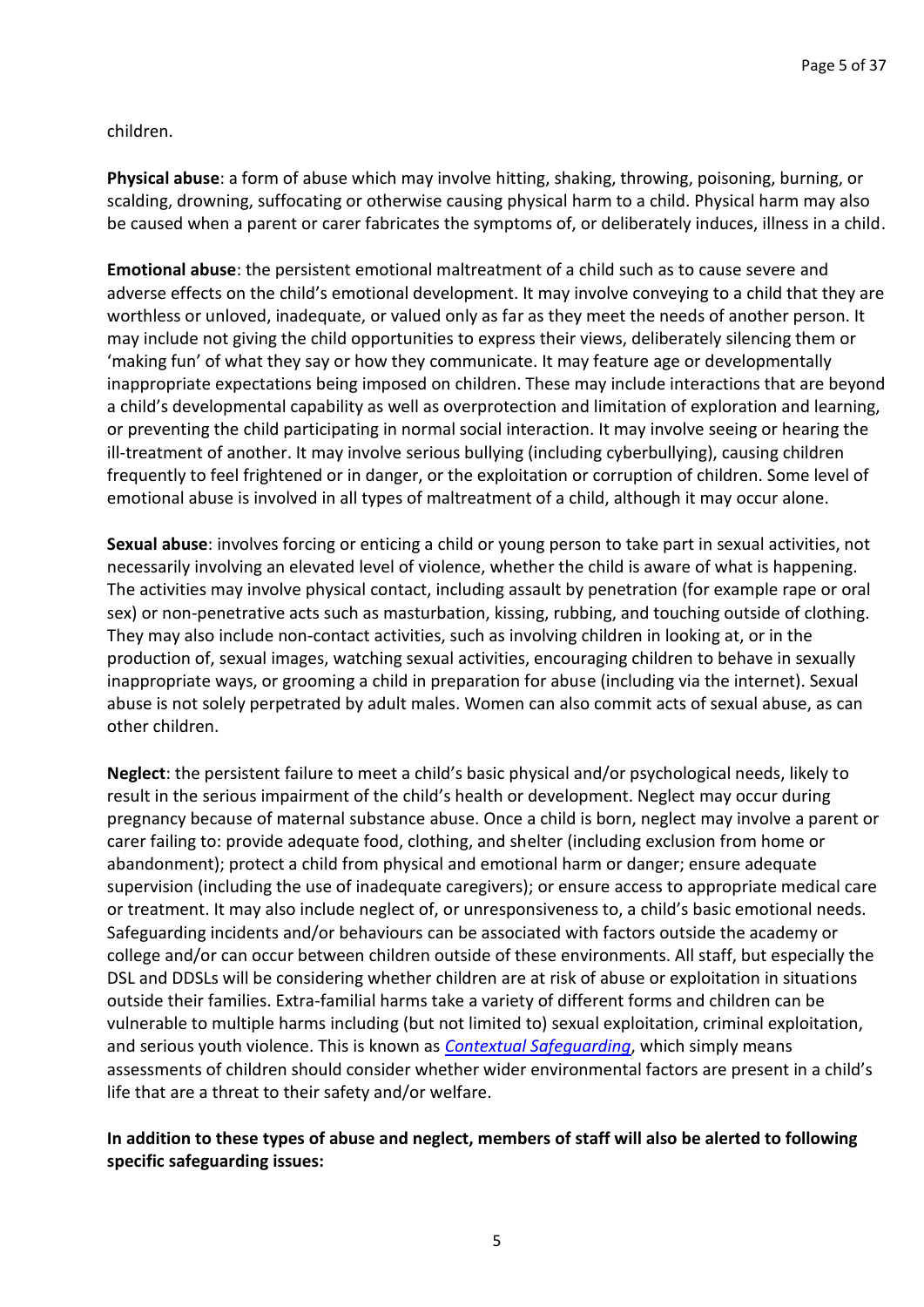#### **Mental Health**

We are aware that mental health problems can, in some cases, be an indicator that a child has suffered or is at risk of suffering abuse, neglect or exploitation. Only appropriately trained professionals should attempt to make a diagnosis of a mental health problem. Our staff members, however, are well placed to observe children day-to-day and identify those whose behaviour suggests that they may be experiencing a mental health problem or be at risk of developing one. Where children have suffered abuse and neglect, or other potentially traumatic adverse childhood experiences, this can have a lasting impact throughout childhood, adolescence and into adulthood. It is key that our staff members are aware of how these children's experiences can impact on their mental health, behaviour, and education. If staff have a mental health concern about a child that is also a safeguarding concern, this will be shared with the DSL with a view to referring to appropriate agencies following the referral procedures. We also note the DfE's advice and guidance on *[Mental Health and](https://www.gov.uk/government/publications/mental-health-and-behaviour-in-schools--2)  [Behaviour in Schools](https://www.gov.uk/government/publications/mental-health-and-behaviour-in-schools--2)*.

#### **Child Criminal Exploitation (CCE)**

CCE is where an individual or group takes advantage of an imbalance of power to coerce, control, manipulate or deceive a child into any criminal activity in exchange for something the victim needs or wants, and/or for the financial or other advantage of the perpetrator or facilitator and/or through violence or the threat of violence. The victim may have been criminally exploited even if the activity appears consensual. CCE does not always involve physical contact; it can also occur using technology. CCE can include children being forced to work in cannabis factories, being coerced into moving drugs or money across the country (county lines), forced to shoplift or pickpocket, or to threaten other young people. Some of the indicators of CCE are children who appear with unexplained gifts or new possessions; children who associate with other young people involved in exploitation; children who suffer from changes in emotional well-being; children who misuse drugs and alcohol; children who go missing for periods of time or regularly come home late; and children who regularly miss academy or education or do not take part in education. Any possible CCE case will be shared with the DSL with a view to referring to appropriate agencies following the referral procedures.

#### **Child Sexual Exploitation (CSE)**

CSE is a type of sexual abuse in which children are sexually exploited for money, power or status. Children or young people may be tricked into believing they are in a loving, consensual relationship. They might be invited to parties and given drugs and alcohol. They may also be groomed online. Some indicators of children being sexually exploited are: going missing for periods of time or regularly coming home late; regularly missing academy or education or not taking part in education; appearing with unexplained gifts or new possessions; associating with other young people involved in exploitation; having older boyfriends or girlfriends; suffering from sexually transmitted infections; mood swings or changes in emotional wellbeing; drug and alcohol misuse and displaying inappropriate sexualised behaviour. A child under the age of 13 is not legally capable of consenting to sex (it is statutory rape) or any other type of sexual touching. Sexual activity with a child under 16 is also an offence. It is an offence for a person to have a sexual relationship with a 16- or 17-year-old if that person holds a position of trust or authority in relation to the young person. Non consensual sex is rape whatever the age of the victim. If the victim is incapacitated through drink or drugs, or the victim or his or her family has been subject to violence or the threat of it, they cannot be considered to have given true consent and therefore offences may have been committed. Child sexual exploitation is therefore potentially a child protection issue for all children under the age of 18.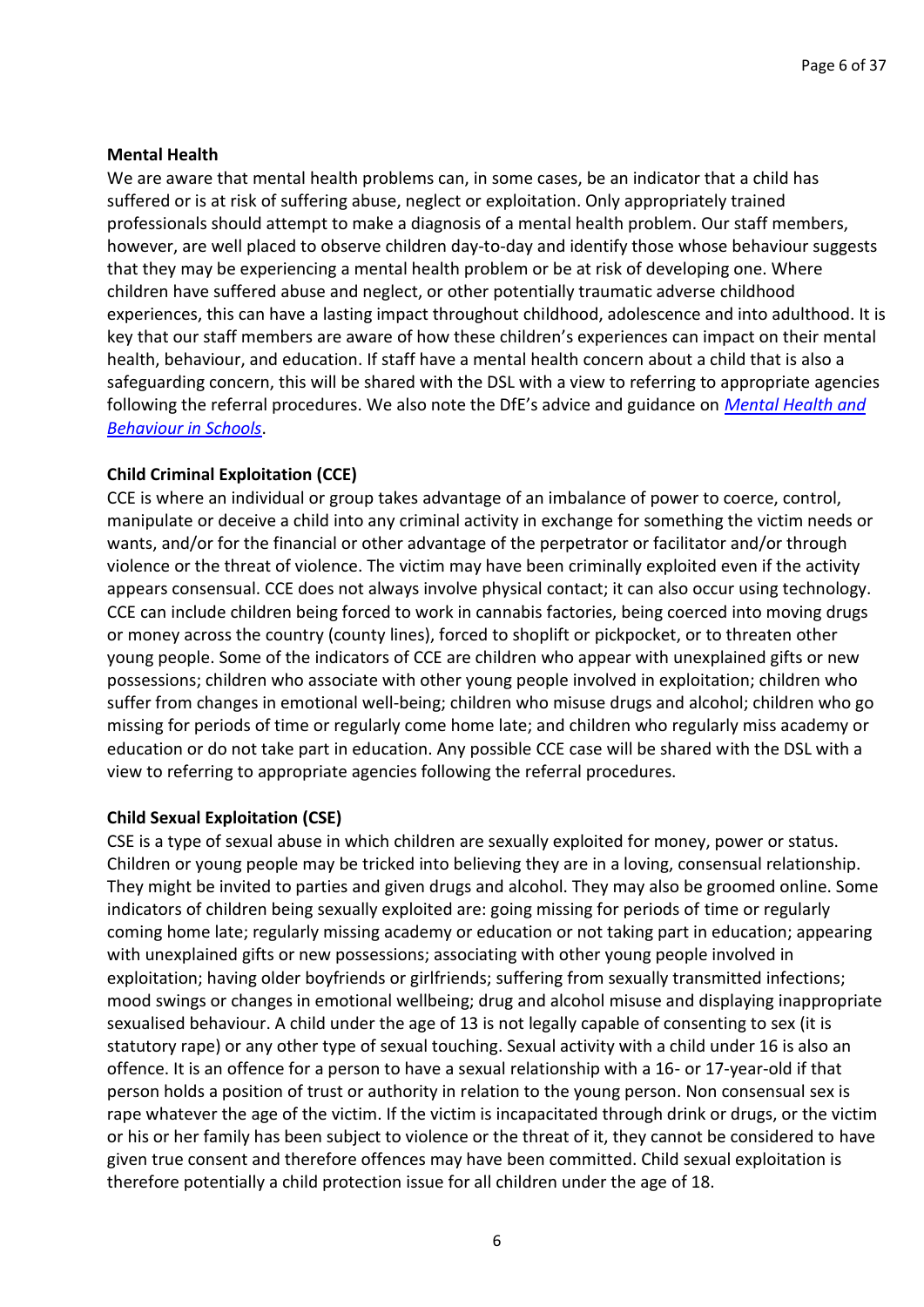Where it comes to our notice that a child under the age of 13 is, or may be, sexually active, whether they are a pupil of this academy, this will result in an immediate referral to Children's Services. In the case of a young person between the ages of 13 and 16, an individual risk assessment will be conducted in accordance with the *[London Child Protection Procedures](http://www.londoncp.co.uk/index.html)*. This will determine how and when information will be shared with parents and the investigating agencies.

#### **'Sexting'**

Creating and sharing sexual photos and videos of under-18s is illegal. Sharing youth produced sexual imagery, which is commonly known as 'sexting' covers the incidents were

- A person under the age of 18 creates and shares sexual imagery of themselves with a peer under the age of 18
- A person under the age of 18 shares sexual imagery created by another person under the age of 18 with a peer under the age of 18 or an adult
- A person under the age of 18 is in possession of sexual imagery created by another person under the age of 18.

When such an incident involving youth produced sexual imagery comes to a member of staff's attention, this will be shared with the designated safeguarding lead with a view to referring to appropriate agencies following the referral procedures. Further information and advice on youth produced sexual imagery is available in the non-statutory guidance produced by the UK Council for Child Internet Safety (UKCCIS) '*[Sexting in schools and colleges](https://www.gov.uk/government/uploads/system/uploads/attachment_data/file/609874/6_2939_SP_NCA_Sexting_In_Schools_FINAL_Update_Jan17.pdf)*.'

#### **Serious violence**

All staff will be made aware of indicators, which may signal that children are at risk from, or are involved with serious crime. These may include increased absence from academy, a change in friendships or relationships with older individuals or groups, a significant decline in performance, signs of self-harm or meaningful change in wellbeing, or signs of assault or unexplained injuries. Unexplained gifts or new possessions could also indicate that children have been approached by, or are involved with, individuals associated with criminal networks or gangs. We are also aware that fear and a need for self-protection is a key motivation for children to carry a weapon – it affords a child a feeling of power. Neighbourhoods with elevated levels of deprivation and social exclusion have the highest rates of gun and knife crime. Children are more likely to carry knives and other weapons than guns. All staff will be aware of the associated risks and will share any concerns about or knowledge of such children immediately with the DSL. Further advice on these is available in the Home Office documents *[Preventing youth violence and gang involvement](https://www.gov.uk/government/publications/advice-to-schools-and-colleges-on-gangs-and-youth-violence)* and *[Criminal exploitation of children and](https://www.gov.uk/government/publications/criminal-exploitation-of-children-and-vulnerable-adults-county-lines)  [vulnerable adults: county lines](https://www.gov.uk/government/publications/criminal-exploitation-of-children-and-vulnerable-adults-county-lines)*.

#### **Child criminal exploitation: county lines**

Criminal exploitation of children is a geographically widespread form of harm that is a typical feature of county lines criminal activity: drug networks or gangs groom and exploit children and young people to carry drugs and money from urban areas to suburban and rural areas, market, and seaside towns. Key to identifying potential involvement in county lines are missing episodes when the victim may have been trafficked for the purpose of transporting drugs. Like other forms of abuse and exploitation, county lines exploitation can affect any child or young person (male or female) under the age of 18 years; can still be exploitation even if the activity appears consensual; can involve force and/or enticement-based methods of compliance and is often accompanied by violence or threats of violence; can be perpetrated by individuals or groups, males or females, and young people or adults; and is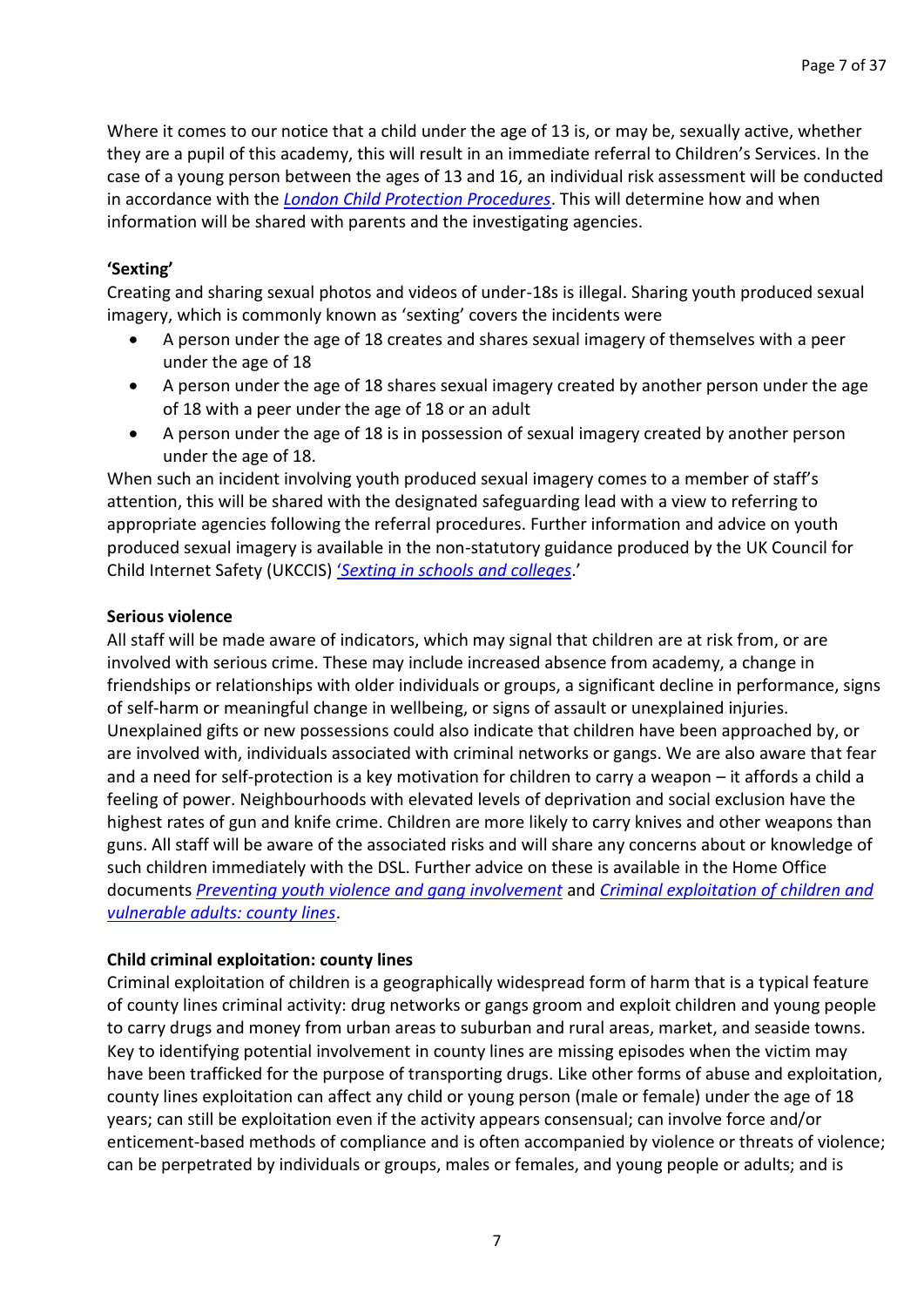typified by some form of power imbalance in favour of those perpetrating the exploitation. Whilst age may be the most obvious, this power imbalance can also be due to a range of other factors including gender, cognitive ability, physical strength, status, and access to economic or other resources.

#### **Peer on peer abuse**

Children can abuse their peers. This can take different forms, such as bullying (including cyberbullying), physical abuse (such as hitting, kicking, shaking, biting, hair pulling, or otherwise causing physical harm; violence, particularly pre-planned, forcing other children to use drugs or alcohol, initiation/hazing type violence and rituals), emotional abuse (blackmail or extortion, threats and intimidation), sexual violence, such as rape, assault by penetration and sexual harassment, such as sexual comments, remarks, jokes and online sexual harassment, sexting, sexual abuse (indecent exposure, indecent touching or serious sexual assaults, forcing other children to watch pornography or take part in sexting) and sexual exploitation (encouraging other children to engage in inappropriate sexual behaviour, having an older boyfriend/girlfriend, associating with unknown adults or other sexually exploited children, staying out overnight, photographing or videoing other children performing indecent acts) and up skirting, which typically involves taking a picture under a person's clothing without them knowing, with the intention of viewing their genitals or buttocks to obtain sexual gratification or cause the victim humiliation, distress or alarm. Up skirting is now a criminal offence. Although it is more likely that girls will be victims and boys' perpetrators, all peer-on-peer abuse is unacceptable and will be taken seriously. We do not tolerate these or pass them off as "banter," "just having a laugh" or "part of growing up."

The academy has a strong commitment to an anti-bullying policy and will consider all coercive acts and peer on peer abuse within a Child Protection context. We recognise that some pupils will sometimes negatively affect the learning and wellbeing of other pupils and their behaviour will be dealt with under the academy's behaviour policy. As a academy, we will minimise the risk of allegations against other pupils by providing a developmentally appropriate PSHE syllabus which develops pupils' understanding of acceptable behaviour and keeping themselves safe, having systems in place for any pupil to raise concerns with staff, knowing that they will be listened to, believed and valued, delivering targeted work on assertiveness and keeping safe to those pupils identified as being at risk, developing robust risk assessments and providing targeted work for pupils identified as being a potential risk to other pupils. Any peer-on-peer abuse case will be shared with the DSL with a view to referring to appropriate agencies following the referral procedures. We also note the DfE's advice and guidance on *[Preventing and Tackling Bullying.](https://assets.publishing.service.gov.uk/government/uploads/system/uploads/attachment_data/file/623895/Preventing_and_tackling_bullying_advice.pdf)*

#### **Sexual violence and sexual harassment between children**

Sexual violence and sexual harassment can occur between two children of any age and sex. It can also occur through a group of children sexually assaulting or sexually harassing a single child or group of children. It can occur online and offline (both physically and verbally). It is more likely that girls will be the victims of sexual violence and sexual harassment and more likely it will be perpetrated by boys. Children who are victims of sexual violence and sexual harassment will find the experience stressful and distressing. This will affect their educational attainment. Staff will share any concerns about or knowledge of such incidents immediately with the DSL with a view to ensuring that support systems are in place for victims (and alleged perpetrators). We take these incidents seriously and ensure that victims are protected, offered appropriate support and every effort is made to ensure their education is not disrupted. Where necessary, we will work with relevant external agencies to address the issue, which may include a referral to MASH and reporting to the Police. Further information is available in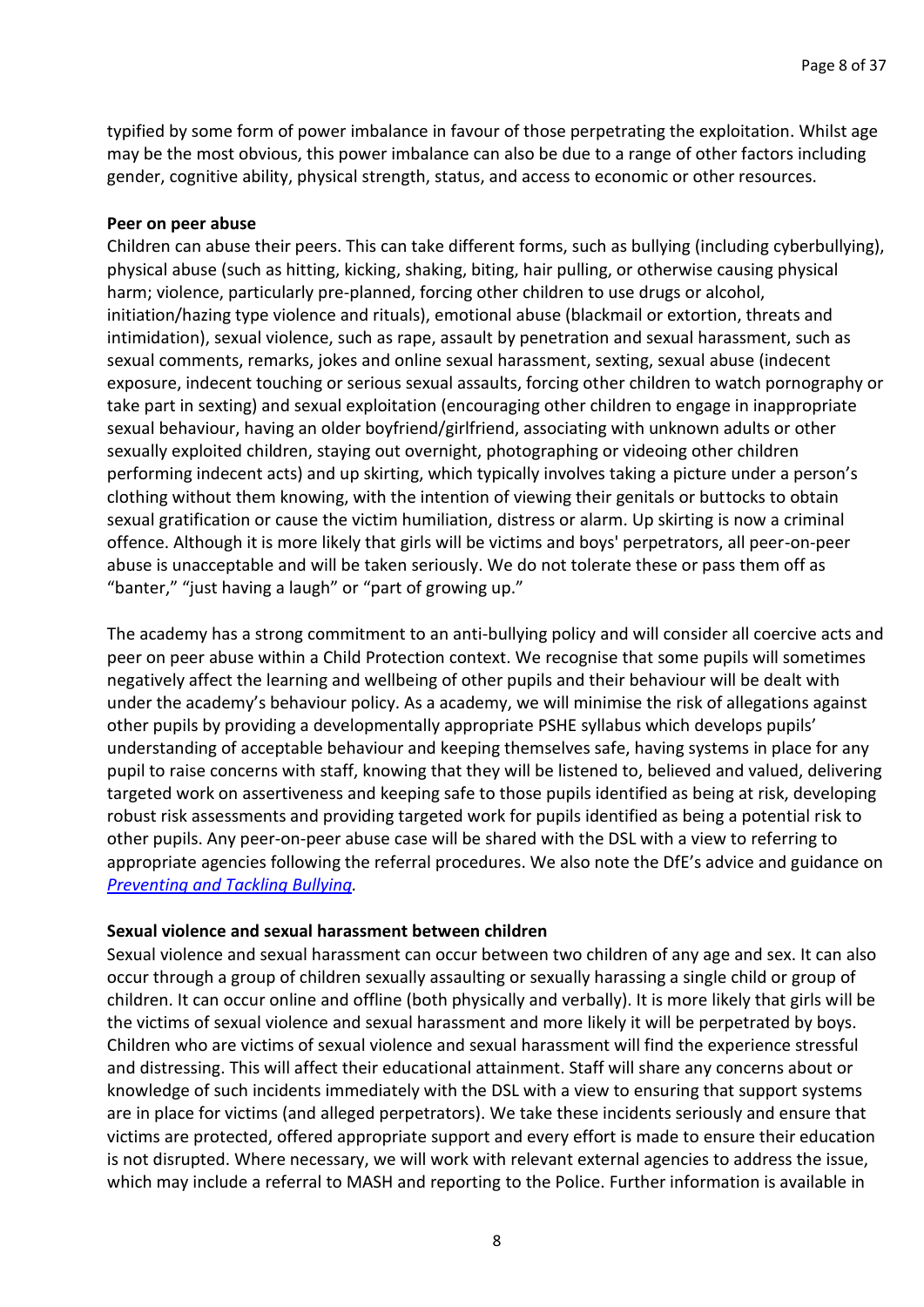'*Part 5: Child on child sexual violence and sexual harassment*' of DfE (Department for Education) guidance "*[Keeping children safe in education](https://www.gov.uk/government/publications/keeping-children-safe-in-education--2)*".

#### **Domestic abuse**

Domestic violence and abuse are any incident or pattern of incidents of controlling, coercive, threatening behaviour, violence, or abuse between those aged 16 or over who are, or have been, intimate partners or family members regardless of gender or sexuality. The abuse can encompass, but is not limited to psychological, physical, sexual, financial, and emotional. All children can witness and be adversely affected by domestic abuse in the context of their home life where domestic abuse occurs between family members. Exposure to domestic abuse and/or violence can have a serious, long lasting emotional and psychological impact on children. In some cases, a child may blame themselves for the abuse or may have had to leave the family home as a result. If members of staff have a concern about or knowledge of any domestic abuse incidents, they will share it immediately with the DSL with a view to referring to appropriate agencies.

#### **Operation Encompass**

At the academies*,* we are working in partnership with the Metropolitan Police and Children's Services to identify and provide appropriate support to pupils who have experienced domestic violence in their household; this scheme is called Operation Encompass.

The purpose of Operation Encompass is to safeguard and support children and young people who have been involved in or witness to a domestic abuse incident. Domestic abuse impacts on children in several ways. Children are at increased risk of physical injury during an incident, either by accident or because they attempt to intervene. Even when not directly injured, children are distressed by witnessing the physical and emotional suffering of a parent.

Encompass has been created to highlight this situation. It is the implementation of key partnership working between the police and schools. The aim of sharing information with local schools to allow 'Key Adults' the opportunity of engaging with the child and to provide access to support that allows them to remain in a safe but secure familiar environment.

To achieve this, the local authority Multi-Agency Safeguarding Hub will share police information of all domestic incidents where one of our pupils has been present, with the Designated Safeguarding Lead(s) (DSL). On receipt of any information, the DSL will decide on the appropriate support the child requires, this should be covert dependent on the needs and wishes of the child. All information sharing and resulting actions will be undertaken in accordance with the Metropolitan Police and MASH Encompass Protocol Data Sharing Agreement. We will record this information and store this information in accordance with the record keeping procedures outlined in this policy. The purpose and procedures in Operation Encompass have been shared with all parents, trustees and governors, is detailed as part of the trust's Safeguarding Policy, and published on our academies' websites.

#### **Violence Against Women and Girls (VAWG)**

VAWG is defined as any act of gender–based violence that results in, or is likely to result in physical, sexual, or psychological harm or suffering to women including threats of such acts, coercion, or arbitrary deprivation of liberty, whether occurring in public or private life. VAWG is the umbrella term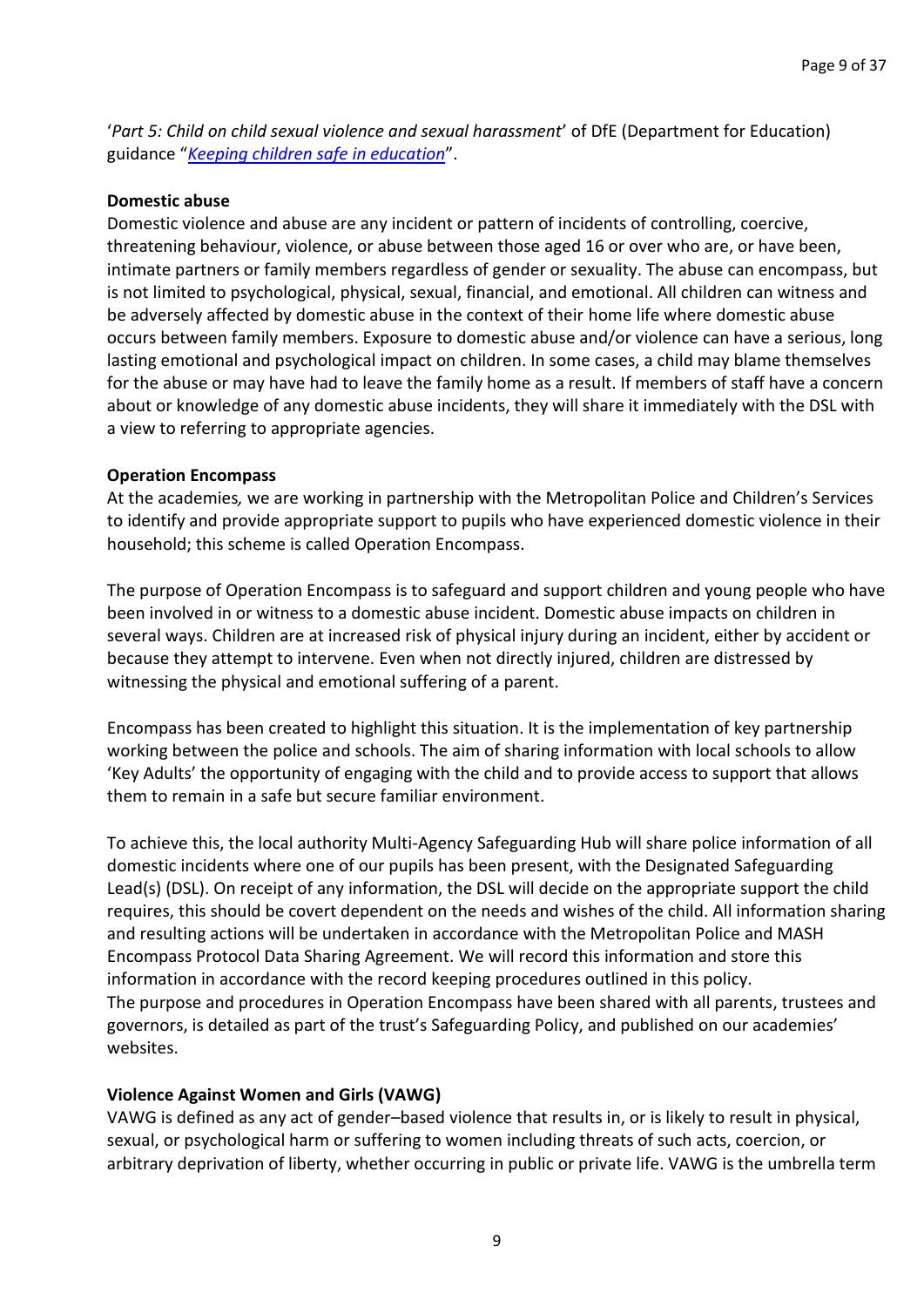which brings together multiple forms of serious violence such as crimes committed in the name of "honour;" domestic abuse; female genital mutilation (FGM); forced marriage; sexual violence, abuse, exploitation, and rape; stalking; harassment; trafficking for sexual exploitation; prostitution. If members of staff have a concern about or knowledge of any VAWG incidents, they will share it immediately with the DSL with a view to referring to appropriate agencies.

#### **So-called 'honour-based' abuse (HBA) (including Female Genital Mutilation and Forced Marriage)**

HBA includes incidents or crimes which have been committed to protect or defend the honour of the family and/or the community, including female genital mutilation (FGM), forced marriage, and practices such as breast ironing. Abuse committed in the context of preserving "honour" often involves a wider network of family or community pressure and can include multiple perpetrators. All forms of HBV are abuse (regardless of the motivation) and will be handled and escalated as such. If members of staff have a concern about or knowledge of a child that might be at risk of HBA or who has suffered from HBA, they will share it immediately with the DSL with a view to referring to appropriate agencies.

#### **Female Genital Mutilation (FGM)**

FGM is a procedure where the female genital organs are injured or changed and there is no medical reason for this. It is frequently a very traumatic and violent act for the victim and can cause harm in many ways. The practice can cause severe pain and there may be immediate and/or long-term health consequences, including mental health problems, difficulties in childbirth, causing danger to the child and mother; and/or death.

FGM is a deeply embedded social norm, practised by families for a variety of complex reasons. It is often thought to be essential for a girl to become a proper woman, and to be marriageable. The practice is not required by any religion. FGM is an unacceptable practice for which there is no justification. It is child abuse and a form of violence against women and girls. FGM is prevalent in 30 countries and is a deeply rooted practice, widely carried out among specific ethnic populations in Africa and parts of the Middle East and Asia. While FGM is concentrated in countries around the Atlantic coast to the Horn of Africa, in areas of the Middle East like Iraq and Yemen, it has also been documented in communities in Colombia, Iran, Israel, Oman, The United Arab Emirates, The Occupied Palestinian Territories, India, Indonesia, Malaysia, Pakistan and Saudi Arabia. It has also been identified in parts of Europe, North America, and Australia.

FGM is illegal in the UK (United Kingdom). It is estimated that 60,000 girls aged 0-14 were born in England and Wales to mothers who had undergone FGM, and 103,000 women aged 15-49 and 24,000 women aged 50 and over who have migrated to England and Wales are living with the consequences of FGM. In addition, 10,000 girls aged under 15 who have migrated to England and Wales are likely to have undergone FGM.

We note a new duty that was introduced on 31 October 2015 that requires teachers, which includes qualified teachers or persons who are employed or engaged to carry out teaching work in academies and other institutions to report 'known' cases of FGM in girls aged under 18 to the police. The duty applies to any teacher who is employed or engaged to carry out 'teaching work,' whether they have qualified teacher status, in maintained schools, academies, free schools, independent schools, nonmaintained special schools, sixth form colleges, 16-19 academies, relevant youth accommodation or children's homes in England. The duty does not apply in relation to suspected cases – it is limited to 'known' cases' (i.e., those which are visually identified or disclosed to a professional by the victim). It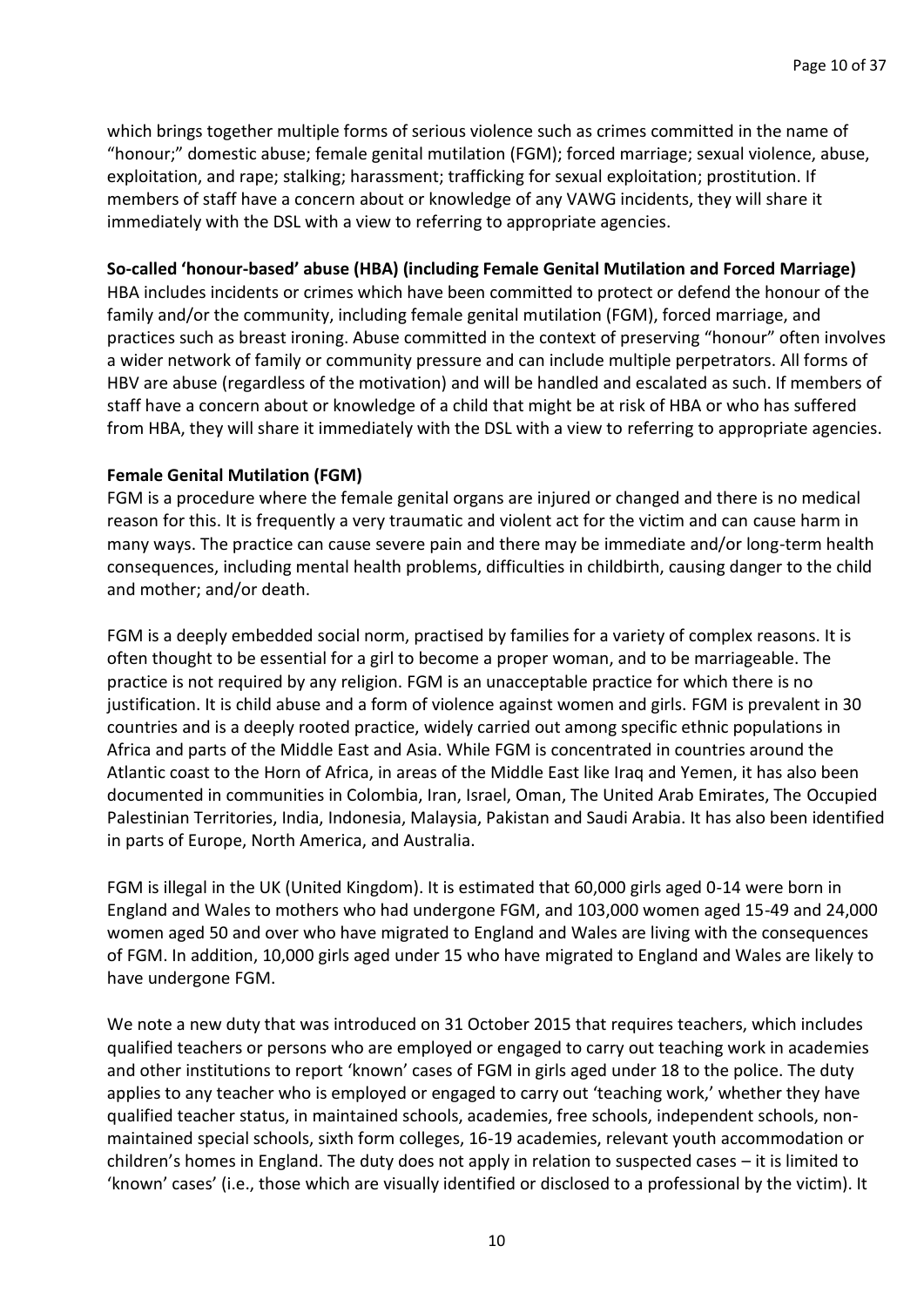will be rare for teachers to see visual evidence, and they should not be examining pupils or students. The duty does not apply in cases where the woman is over 18 at the time of the disclosure/discovery of FGM (even if she was under 18 when the FGM was carried out). Further information on this duty can be found in the document "*[Mandatory Reporting of Female Genital Mutilation](https://www.gov.uk/government/publications/mandatory-reporting-of-female-genital-mutilation-procedural-information) - procedural [information](https://www.gov.uk/government/publications/mandatory-reporting-of-female-genital-mutilation-procedural-information)*." A useful summary of the FGM mandatory reporting duty is available in *[FGM Fact Sheet](https://assets.publishing.service.gov.uk/government/uploads/system/uploads/attachment_data/file/496415/6_1639_HO_SP_FGM_mandatory_reporting_Fact_sheet_Web.pdf)*. Staff in our academies will personally report to the police cases where they discover that an act of FGM appears to have been carried out. Unless the teacher has good reason not to, they will still discuss any such case with the designated safeguarding lead (or deputy) with a view to involving children's social care as appropriate.

#### **Forced marriage**

Forcing a person into a marriage is a crime in England and Wales. A forced marriage is one entered without the full and free consent of one or both parties and where violence, threats or any other form of coercion is used to cause a person to enter a marriage. Threats can be physical or emotional and psychological. A lack of full and free consent can be where a person does not consent or where they cannot consent (if they have learning disabilities, for example). Nevertheless, some perpetrators use perceived cultural practices to coerce a person into marriage. We note The Forced Marriage Unit's *[statutory guidance](https://www.gov.uk/guidance/forced-marriage)* and especially Chapter 7 on page 32 of the *[Multi-agency guidelines](https://assets.publishing.service.gov.uk/government/uploads/system/uploads/attachment_data/file/322307/HMG_MULTI_AGENCY_PRACTICE_GUIDELINES_v1_180614_FINAL.pdf)*, which is specifically aimed at teachers, lecturers, and other members of staff within academies, colleges, and universities. Any possible forced marriage case will be shared with the DSL with a view to referring to appropriate agencies following the referral procedures.

#### **Preventing Radicalisation**

The Counterterrorism and Security Act 2015 places a duty on specified authorities, including local authorities and childcare, education, and other children's services providers, in the exercise of their functions, to have due regard to the need to prevent people from being drawn into terrorism ("the Prevent duty"). Young people can be exposed to extremist influences or prejudiced views, those via the internet and other social media. Academies can help to protect children from extremist and violent views in the same ways that they help to safeguard children from drugs, gang violence or alcohol. Examples of the ways in which people can be vulnerable to radicalisation and the indicators that might suggest that an individual might be vulnerable:

- Example indicators that an individual is engaged with an extremist group, cause or ideology include: spending increasing time in the company of other suspected extremists; changing their style of dress or personal appearance to accord with the group; their day-to-day behaviour becoming increasingly centred around an extremist ideology, group or cause; loss of interest in other friends and activities not associated with the extremist ideology, group or cause; possession of material or symbols associated with an extremist cause (e.g. the swastika for far right groups); attempts to recruit others to the group/cause/ideology; or communications with others that suggest identification with a group/cause/ideology.
- Example indicators that an individual has an intention to use violence or other illegal means include: clearly identifying another group as threatening what they stand for and blaming that group for all social or political ills; using insulting or derogatory names or labels for another group; speaking about the imminence of harm from the other group and the importance of action now; expressing attitudes that justify offending on behalf of the group, cause or ideology; condoning or supporting violence or harm towards others; or plotting or conspiring with others.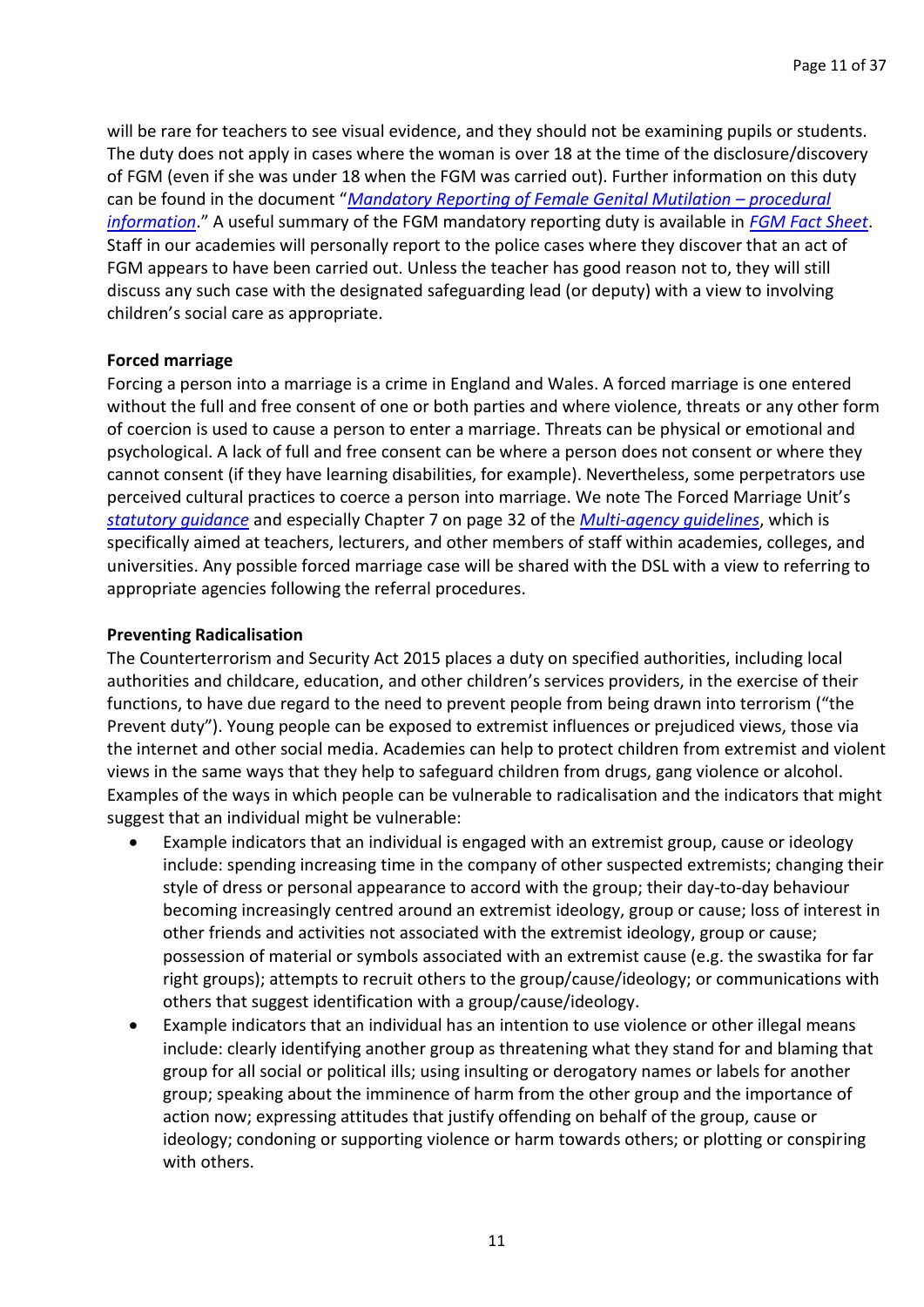• Example indicators that an individual can contribute directly or indirectly to an act of terrorism include having a history of violence; being criminally versatile and using criminal networks to support extremist goals; having occupational skills that can enable acts of terrorism (such as civil engineering, pharmacology, or construction); or having technical expertise that can be deployed (e.g., IT skills, knowledge of chemicals, military training, or survival skills).

The examples above are not exhaustive and vulnerability may manifest itself in other ways. There is no single route to terrorism nor is there a simple profile of those who become involved. For this reason, any attempt to derive a 'profile' can be misleading. It must not be assumed that these characteristics and experiences will necessarily lead to individuals becoming terrorists, or that these indicators are the only source of information required to make an appropriate assessment about vulnerability. **Channel** is a voluntary, confidential support programme which focuses on providing support at an early stage to people who are identified as being vulnerable to being drawn into terrorism that uses existing collaboration between local authorities, the police, statutory partners (such as the education sector, social services, children's and youth services and offender management services) and the local community.

We will refer children at risk of harm because of involvement or potential involvement in extremist activity to local authority's Multi Agency Safeguarding Hub. The MASH will share the referral details of new referrals with the Prevent lead police officer and LA Prevent coordinator at the point the referral is received. The referral will then be processed though the MASH multi agency information sharing system and parallel to this the Prevent police officer will be carrying out initial screening checks. The Prevent police officer will make a referral to the Channel Practitioner if there are sufficient concerns.

#### **Private Fostering**

Private fostering is when a child under the age of 16 (under 18 if disabled) is cared for by someone who is not their parent or a 'close relative'. This is a private arrangement made between a parent and a career, for 28 days or more. Close relatives are defined as stepparents, grandparents, brothers, sisters, uncles, or aunts (whether of full blood, half blood or by marriage). Great grandparents, great aunts, great uncles, and cousins are not regarded as close relatives.

The law requires that the council should be notified if anyone is looking after someone else's child for 28 days or more. The purpose of the council's involvement is to support the child and private foster family (and wherever possible the biological parent/s) with any issues arising. These may be practical issues such as benefits, housing, immigration, or emotional issues such as keeping contact with biological family, maintaining cultural identity.

If we become aware of a child in a private fostering arrangement within our boroughs, we will notify the council's Multi Agency Safeguarding Hub.

#### **REFERRALS**

Where there is a safeguarding concern, we consider the child's wishes and feelings when determining what action to take and what services to provide. We have systems in place for children to express their views and give feedback. We acknowledge that children who are affected by abuse or neglect may demonstrate their needs and distress through their words, actions, behaviour, demeanour, school work, or other children. All our systems and processes operate with the best interests of the child at heart.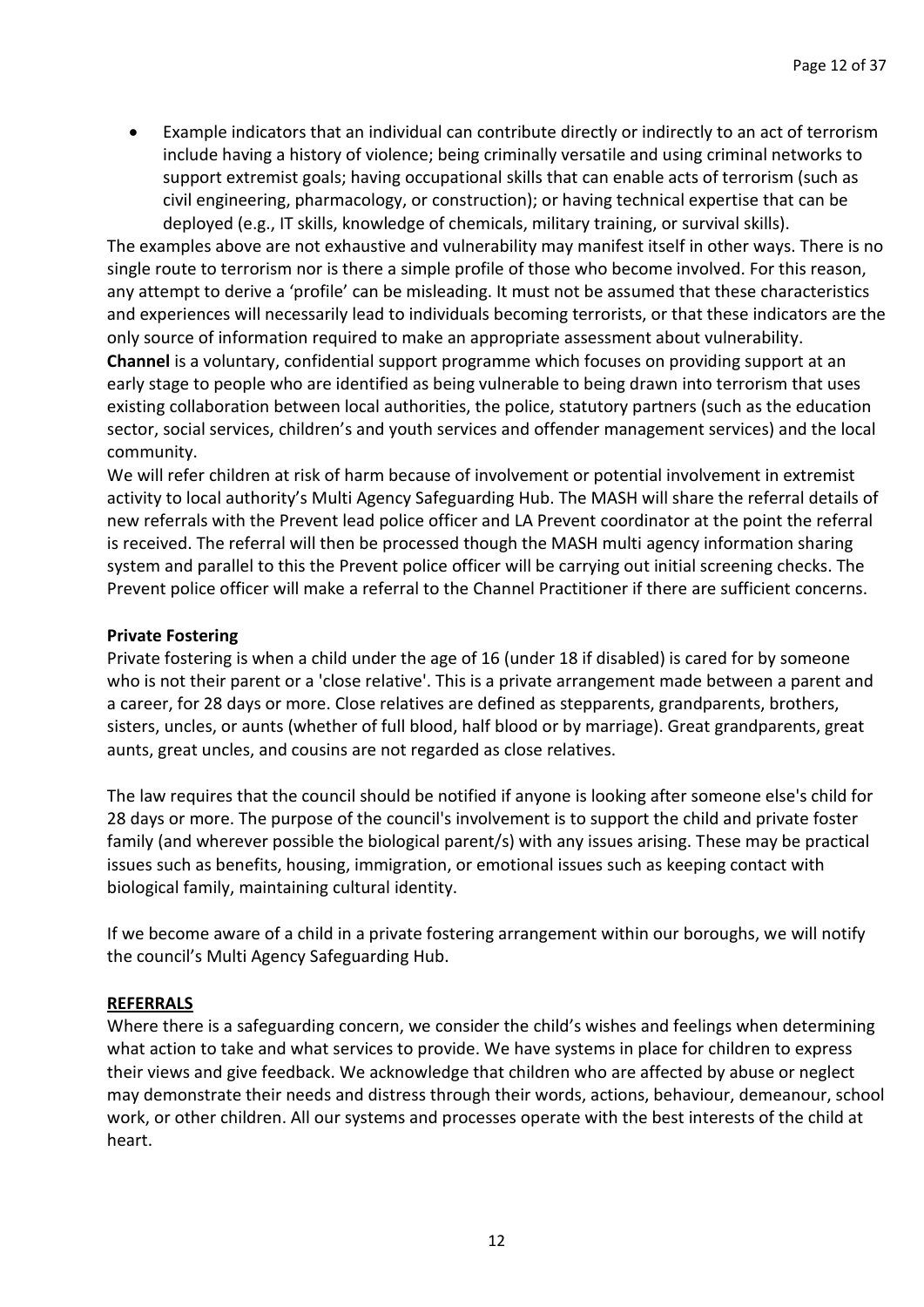Referrals to services regarding concerns about a child or family typically fall into three categories:

- Early Help Services.
- Child in need Section 17 (Children Act 1989) referrals.
- Child protection Section 47 (Children Act 1989) referrals.

The local authority sets out the various levels of need and detailed guidance about how concerns within these various levels should be responded to by council's agencies.

Safeguarding referrals should be made to local authority's Multi Agency Safeguarding Hub via the relevant referral processes. Prior to any written form being sent as a referral to social care, it is advised that there should be a verbal consultation with the MASH social worker or manager. The parent/carer will normally be contacted to obtain their consent before a referral is made. However, if the concern involves, for example alleged or suspected child sexual abuse, Honour Based Abuse, fabricated or induced illness or the Designated Safeguarding Lead has reason to believe that informing the parent at this stage might compromise the safety of the child or a staff member, nothing should be said to the parent/carer ahead of the referral, but a rationale for the decision to progress without consent should be provided with the referral.

When we make a referral, the local authority should decide, within one working day of a referral being made, about the type of response that is required and should let us, as the referrer know the outcome. We will follow up if this information is not forthcoming.

If, after a referral, the child's situation does not appear to be improving, we will consider following local escalation procedures to ensure that the concerns have been addressed and, most importantly, that the child's situation improves.

The Early Help team for the local authority will be used to request additional early help for a family when the needs of a child are beyond the level of support that can be provided by universal services, which will give four options:

- General enquiries and signposting
- Family Early Help Duty Manager for general advice including consultations around potential and new referrals and current casework
- Education, Inclusion and Attendance support and advice including all enforcement activity
- Parenting support and advice and information on parenting course and group work programmes

In circumstances where a child has an unexplained or suspicious injury that requires urgent medical attention, the CP referral process should not delay the administration of first aid or emergency medical assistance. **If a pupil is thought to be at immediate risk because of parental violence, intoxication, substance abuse, mental illness, or threats to remove the child during the academy day, for example, urgent Police intervention will be requested**.

Where a child sustains a physical injury or is distressed because of reported chastisement or alleges that they have been chastised using an implement or substance, this will immediately be reported for investigation.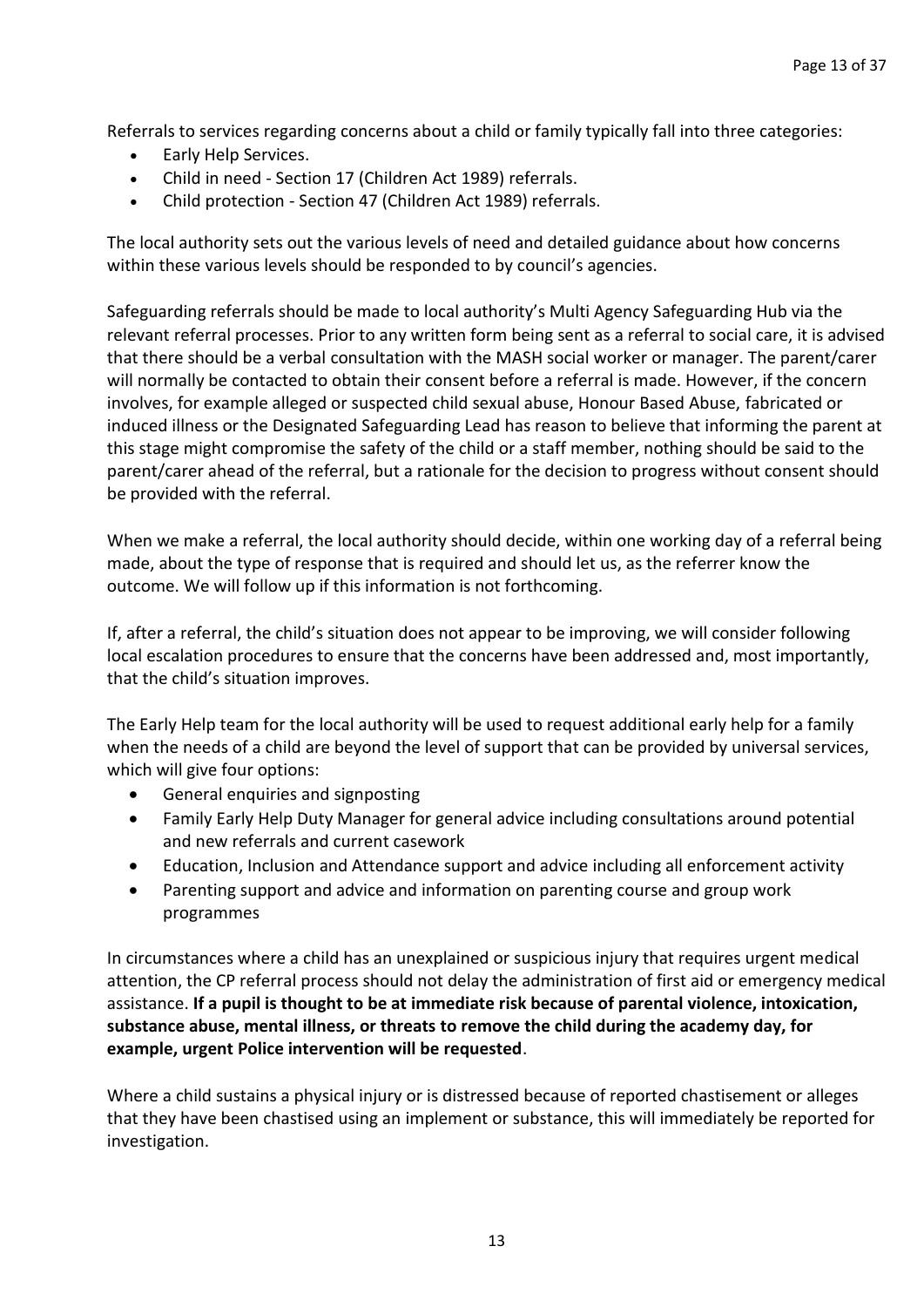All parents applying for places at this academy will be informed of our safeguarding responsibilities and the existence of this policy. In situations where pupils sustain injury or are otherwise affected by an accident or incident whilst they are the responsibility of the academy, parents will be notified of this as soon as possible.

The academies recognise the need to be alert to the risks posed by strangers or others (including the parents or carers of other pupils) who may wish to harm children in school or pupils travelling to and from school and will take all reasonable steps to lessen such risks.

#### Actions where there are concerns about a child



#### **VULNERABLE PUPILS**

Vigilance will be exercised in respect of pupils who are subject to Child Protection Plan and any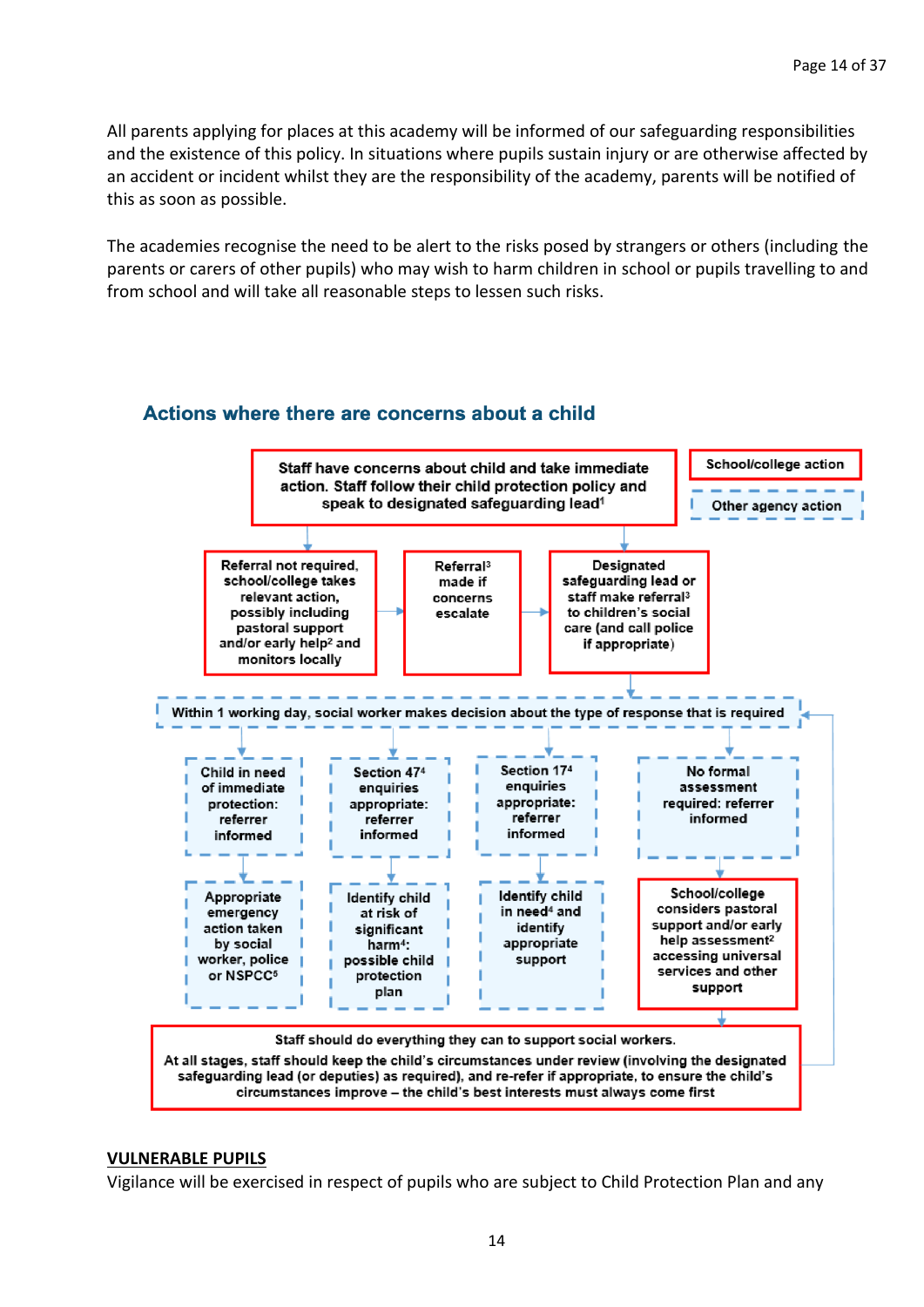incidents or concerns involving these children will be reported immediately to the allocated Social Worker (and confirmed in writing; copied to the LA's Academy's Safeguarding Coordinator). If the pupil in question is a Looked-After child, this will also be brought to the notice of the Designated Person with responsibility for children in public care. The Academy's Designated Teacher for Looked-after and Previously Looked-after Children will work with the local authority's virtual school head, who manages pupil premium plus for looked after children, to discuss how funding can be best used to support the progress of looked after children in the academy and meet the needs identified in the child's personal education plan. The designated teacher will also work with the virtual academy head to promote the educational achievement of previously looked after children. We note the DfE's statutory guidance *[Designated teacher for looked-after and previously looked-after children](https://www.gov.uk/government/publications/designated-teacher-for-looked-after-children)*.

Local authorities should share with our academy/setting the fact a child has a social worker, and the DSL will hold and use this information so that decisions can be made in the best interests of the child's safety, welfare and educational outcomes. This will be considered as a matter of routine. There are clear powers to share this information under existing duties on both local authorities and academies and colleges to safeguard and promote the welfare of children. Where children need a social worker, this will inform decisions about safeguarding (for example, responding to unauthorised absence or missing education where there are known safeguarding risks) and about promoting welfare (for example, considering the provision of pastoral and/or academic support, alongside action by statutory services).

We acknowledge that children with special educational needs (SEN) and disabilities can face additional safeguarding challenges. We are aware that additional barriers can exist when recognising abuse and neglect in this group of children. This can include assumptions that indicators of abuse such as behaviour, mood and injury relate to the child's disability without further exploration; children with SEN and disabilities can be disproportionally impacted by things like bullying- without outwardly showing any signs; and communication barriers and difficulties in overcoming these barriers. If a pupil discloses that they have witnessed domestic abuse or it is suspected that they may be living in a household which is affected by family violence, this will be referred to the Designated Safeguarding Lead as a safeguarding issue.

The Academy also acknowledges the additional need for support and protection of children who are vulnerable by virtue of homelessness, refugee/asylum seeker status, the effects of substance abuse within the family, those who are young carers, mid-year admissions, pupils who are excluded from academy and pupils where English is an additional language, particularly for incredibly young children, using the translation service if necessary.

#### **TRAINING**

All staff members will receive appropriate safeguarding and child protection training (including online safety) which is regularly updated. In addition, all staff members will receive safeguarding and child protection updates (for example, via email, e-bulletins, and staff meetings), as required, but at least annually, to provide them with relevant skills and knowledge to safeguard children effectively. All newly recruited staff (teaching and non-teaching), trustees and governors will be apprised of this policy and will be required to attend relevant LA or the local authority's Safeguarding Children Partnership (SSCP) training. In addition, all fresh staff and temporary staff will be required to attend an induction session with the Designated Safeguarding Lead or their deputy on their first day in the academy.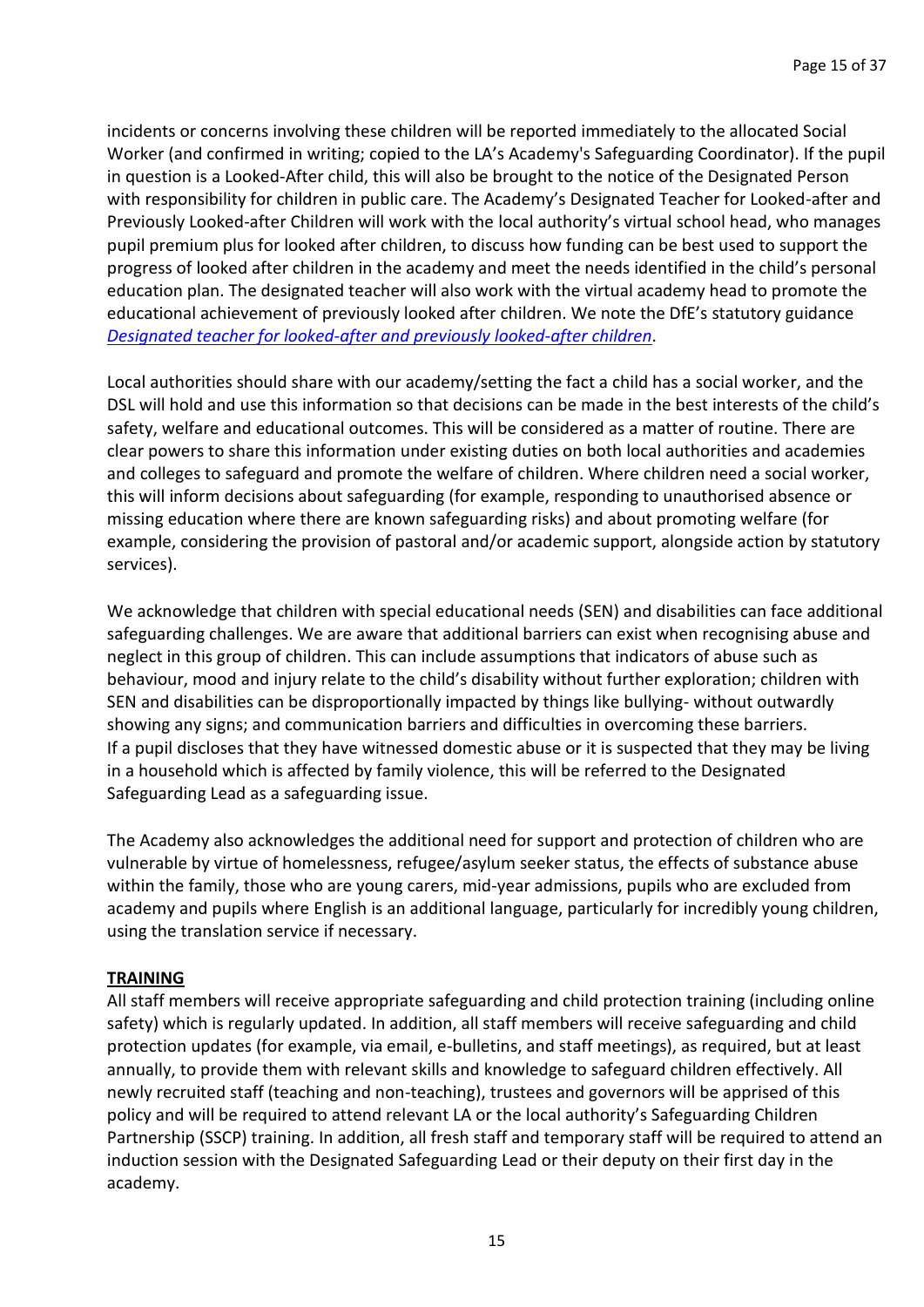The Designated Safeguarding Lead (and their Deputies) will attend the LA's dedicated induction course and then refresher training at least every two years. The designated safeguarding lead will also undertake Prevent awareness training and will be able to understand the unique risks associated with online safety. In addition to this formal training, their knowledge and skills will be refreshed (for example, via e-bulletins, meeting other designated safeguarding leads or simply taking time to read and digest safeguarding developments) at regular intervals, as required, but at least annually, to allow them to understand and keep up with any developments relevant to their role. Designated staff will be encouraged to attend appropriate network meetings and to participate in the *multi-agency training programme* organised by the local authority.

Staff training will be tailored in response to issues in the academies, the local and wider community, in order that staff have the knowledge they need to be able to respond effectively to evolving safeguarding concerns. Leaders will reflect and consider if aspects of the culture in the academies has contributed to certain behaviours occurring, and respond including through training as appropriate.

#### **RECRUITMENT**

Both academies are committed to the principles of safer recruitment and, as part of that, adopts recruitment procedures that help deter, reject and/or identify people who might abuse children. Safe recruitment processes are followed, and all staff recruited to the academy will be subject to appropriate identity, qualification, and health checks. References will be verified and appropriate criminal record checks [Disclosure and Barring Service (DBS) checks], barred list checks and prohibition checks will be undertaken. The level of DBS check required, and whether a prohibition check is required, will depend on the role and duties of an applicant to work in the academy, as outlined in Part three of the DfE guidance "*[Keeping children safe in education](https://www.gov.uk/government/publications/keeping-children-safe-in-education--2)*." We will also have regard to DfE's statutory guidance for academies about the employment of staff disqualified from childcare "*[Disqualification under the Childcare Act 2006](https://www.gov.uk/government/publications/disqualification-under-the-childcare-act-2006)*", which also contains information about 'disqualification by association'.

Relevant members of staff, trustees and governors who are involved in recruitment will undertake safer recruitment training. The academies will ensure that at least one person on any appointment panel has undertaken safer recruitment training in line with staffing regulations. The academies will only use employment agencies which can demonstrate that they positively vet their supply staff and will report the misconduct of temporary or agency staff to the agency concerned and to the LA. Staff joining the academy on a permanent or temporary basis will be given a copy of this policy. Additionally, the Staff Handbook confirms CP procedures within both academies.

#### **VOLUNTEERS**

Any parent or other person/organisation engaged by the academy to work in a voluntary capacity with pupils will be subject to all reasonable vetting procedures and Criminal Records Checks. Under no circumstances a volunteer in respect of whom no checks have been obtained will be left unsupervised or allowed to work in regulated activity.

Volunteers who on an unsupervised basis teach or look after children regularly or provide personal care on a one-off basis in our academy are deemed to be in regulated activity. We will obtain an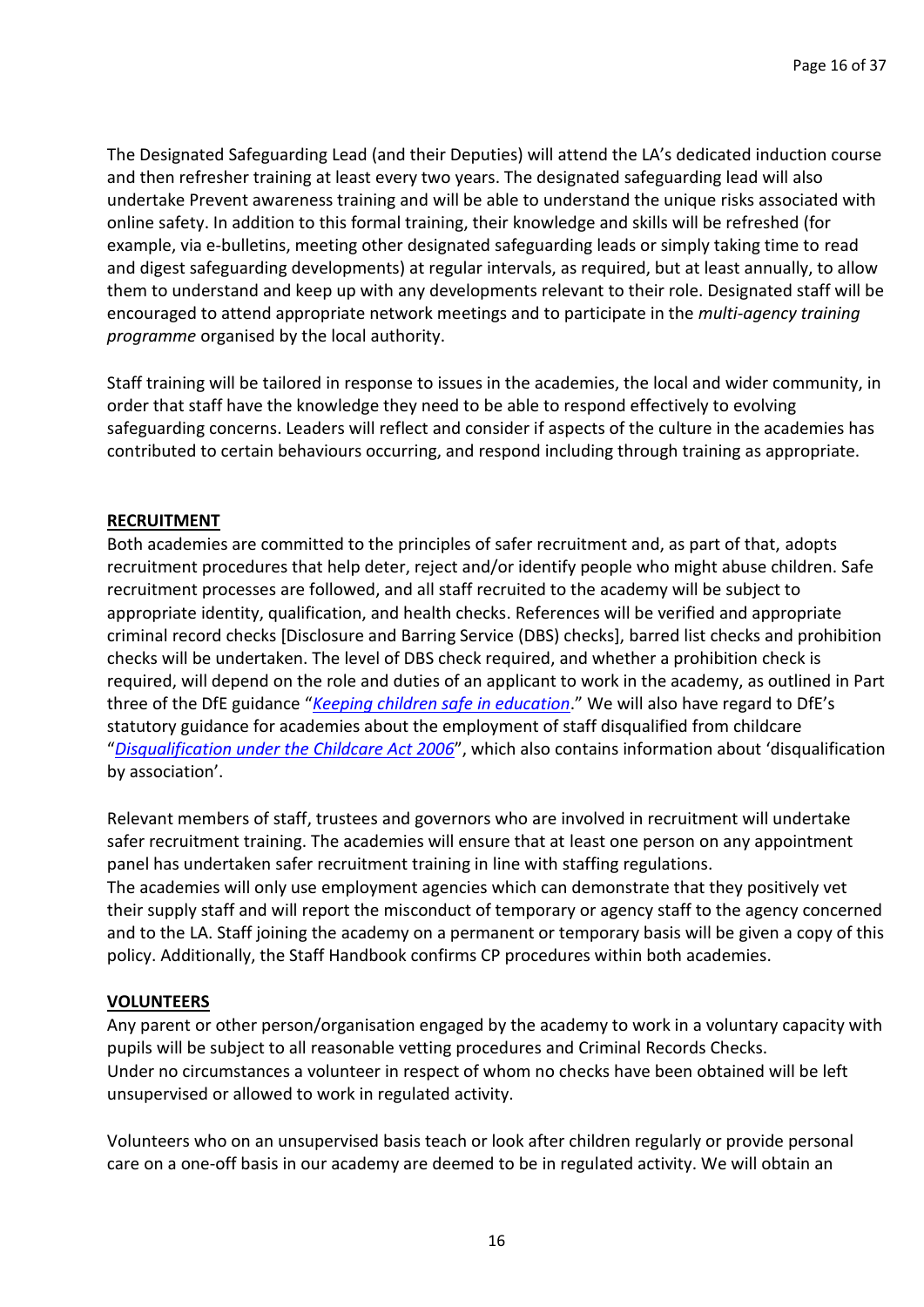enhanced DBS certificate (which will include barred list information) for all volunteers who are new to working in regulated activity. Existing volunteers in regulated activity do not have to be re-checked if they have already had a DBS check (which includes barred list information). However, we may conduct a repeat DBS check (which will include barred list information) on any such volunteer should we have any concerns.

The law has removed supervised volunteers from regulated activity. There is no legal requirement to obtain DBS certificate for volunteers who are not in regulated activity and who are supervised regularly and on ongoing day to day basis by a person who is in regulated activity, but an enhanced DBS check without a barred list check may be requested following a risk assessment. Further information on checks on volunteers can be found in Part three of the DfE guidance "*[Keeping children](https://www.gov.uk/government/publications/keeping-children-safe-in-education--2)  [safe in education](https://www.gov.uk/government/publications/keeping-children-safe-in-education--2)*."

Volunteers will be subject to the same code of conduct as paid employees of the academy. Voluntary sector groups that operate within this academy or provide off-site services for our pupils or use academy facilities will be expected to adhere to this policy or operate a policy which is compliant with the procedures adopted by the Safeguarding Children Partnership (SSCP). Premise's lettings and loans are subject to acceptance of this requirement.

#### **STAFF CODE OF CONDUCT**

All staff (paid and voluntary) are expected to adhere to a code of conduct in respect of their contact with pupils and their families. The Teachers' Standards 2012 state that all teachers, including Principals, should safeguard children's wellbeing and maintain public trust in the teaching profession as part of their professional duties. Children will be treated with respect and dignity and no punishment, detention, restraint, sanctions, or rewards are allowed that would be incompatible with those detailed in both academies Behaviour and Exclusion policies. Whilst it would be unrealistic and undesirable to preclude all physical contact between adults and children, staff are expected to exercise caution and avoid placing themselves in a position where their actions might be open to criticism or misinterpretation. Where incidents occur, which might otherwise be misconstrued, or in the exceptional circumstances where it becomes necessary to physically restrain a pupil for their own protection or others' safety, this will be appropriately recorded and reported to the Principal and parents. Any physical restraint used will comply with DfE guidance "*[Use of reasonable force in](https://www.gov.uk/government/publications/use-of-reasonable-force-in-schools)  [schools](https://www.gov.uk/government/publications/use-of-reasonable-force-in-schools)*."

Except in cases of emergency, first aid will only be administered by qualified First Aiders. If it is necessary for the child to remove clothing for first aid treatment, there will, wherever possible, be another adult present. If a child needs help with toileting, nappy changing or washing after soiling themselves, another adult should be present or within earshot. All first aid treatment and non-routine changing, or personal care will be recorded and shared with parents/carers at the earliest opportunity. Children requiring regular medication or therapies for long-term medical conditions will be made the subject of a Medical Plan that has been agreed with the parents and health authority.

For their own safety and protection, staff should exercise caution in situations where they are alone with pupils. Other than in formal teaching situations; for example, during musical instrument tuition, the door to the room in which the 1:1 coaching, counselling, or meeting is taking place should be left open. Where this is not practicable because of the need for confidentiality, another member of staff will be asked to maintain a presence nearby and a record will be kept of the circumstances of the meeting. All rooms that are used for the teaching or counselling of pupils will have clear and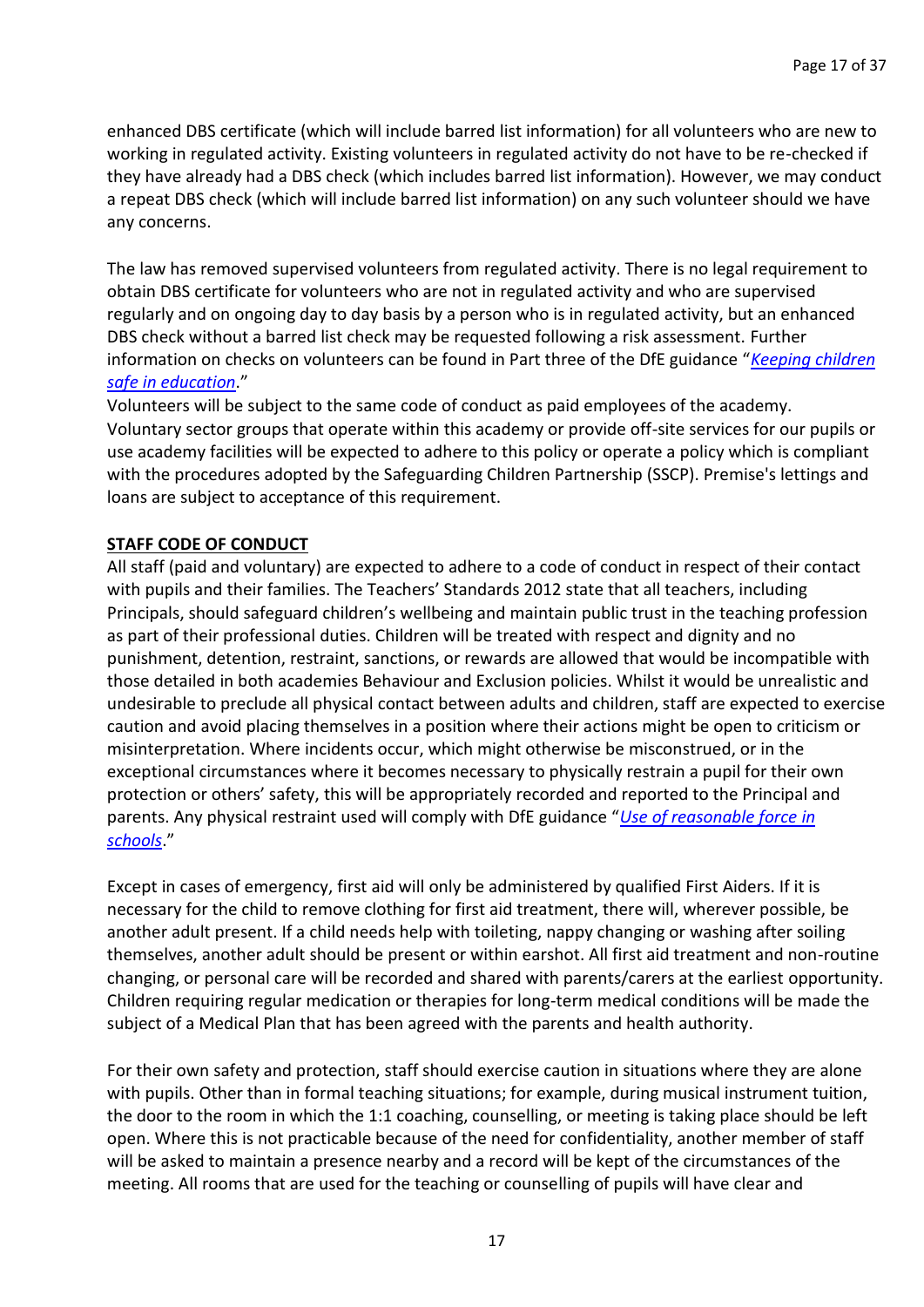unobstructed glass panels in the doors.

Academy staff should also be alert to the possible risks that might arise from social contact with pupils outside of the academy. Home visits to pupils or private tuition of pupils should only take place with the knowledge and approval of the Principal. Visits/telephone calls by pupils to the homes of staff members should only occur in exceptional circumstances and with the prior knowledge and approval of the Principal. Any unplanned contact of this nature or suspected infatuations or "crushes" will be reported to the Principal. Staff supervising off-site activities or academy journeys will be provided with an academy mobile phone as a point of contact for parents and carers.

Staff will only use the academy's digital technology resources and systems for professional purposes or for uses deemed 'reasonable' by the Principal and South Bank Academies Board. Staff will only use the approved academy email, academy learning platform or other academy approved communication systems with pupils or parents/carers and only communicate with them on appropriate academy business and will not disclose their personal telephone numbers and email addresses to pupils or parents/carers. Staff will not use personal cameras (digital or otherwise) or camera phones for taking and transferring images of pupils or staff without permission and will not store images at home.

Staff should be aware of the academy's whistle-blowing procedures and share immediately any disclosure or concern that relates to a member of staff with the Principal or one of the Designated Safeguarding Leads if the Principal is not available and nothing should be said to the colleague involved. It should be shared with the Executive Principal if it relates to the Principal.

#### **CONTRACTORS**

Building contractors who are engaged by or on behalf of both academies to undertake works on site will be made aware of this policy and the reasons for this. Long-term contractors who work regularly in the academy during term time will be asked to provide their consent for DBS checks to be undertaken. These checks will be undertaken when individual risk assessments by the Leadership Team deem this to be appropriate. During major works, when large numbers of workers and sub-contractors may be on site during term time, Health and Safety risk assessments will include the potential for contractors or their employees to have direct access to pupils in non-teaching sessions. All contractors and subcontractors will be issued with copies of the academy's' code of conduct for staff.

Individuals and organisations that are contracted by the academy to work with or provide services to pupils will be expected to adhere to this policy and their compliance will be monitored. Any such contractors will be subject to the appropriate level of DBS check, if any such check is required (for example because the contractor is carrying out teaching or providing some type of care for or supervision of children regularly). Contractors for whom an appropriate DBS check has not been undertaken will be supervised if they will have contact with children. Under no circumstances we will allow a contractor in respect of whom no checks have been obtained to work unsupervised or engage in regulated activity. We will determine the appropriate level of supervision depending on the circumstances. We will always check the identity of contractors and their staff on arrival at both academies.

#### **COMPLAINTS/ALLEGATIONS MADE AGAINST STAFF**

Both academies take seriously all complaints made against members of staff. Procedures are in place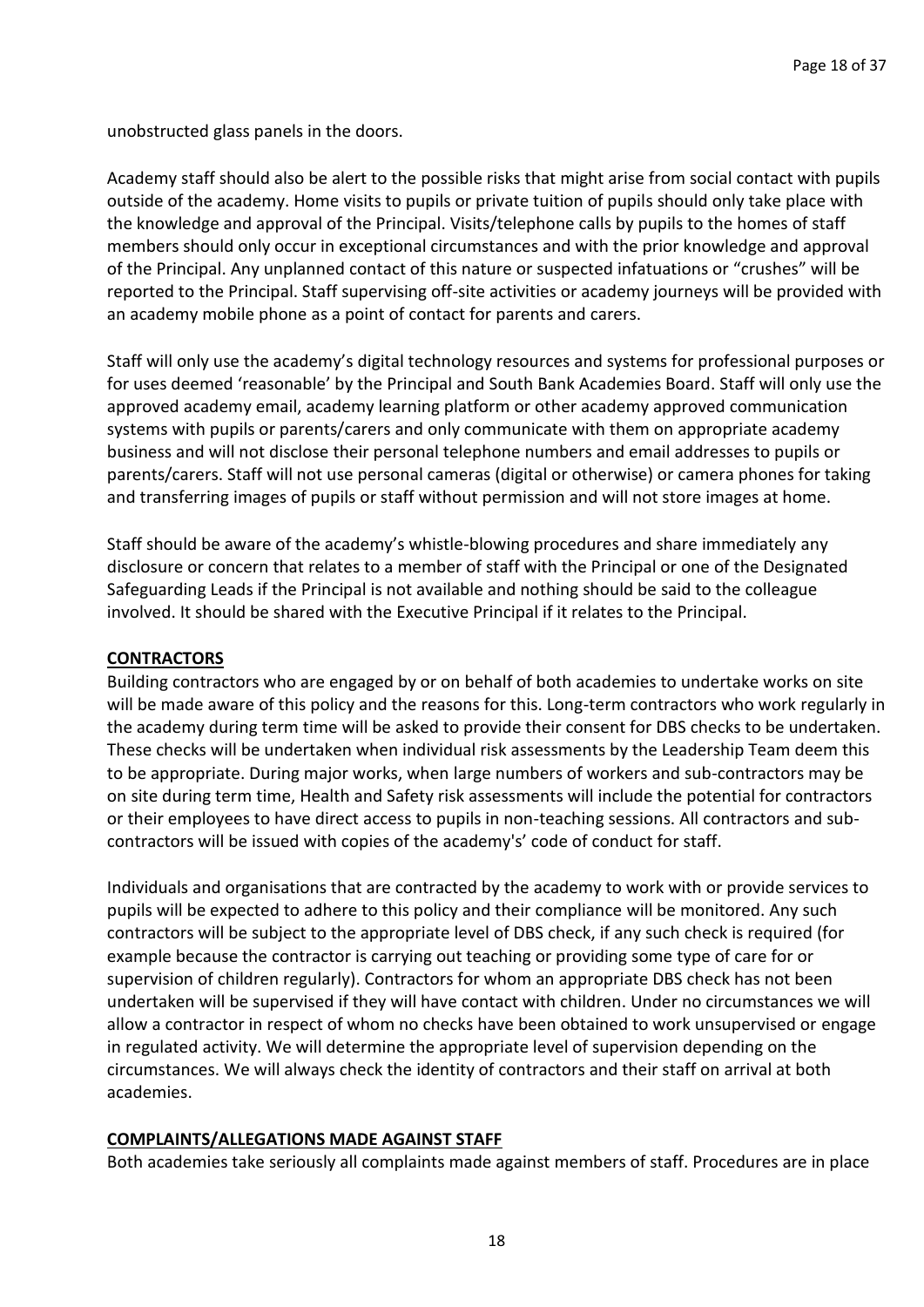for pupils, parents, and staff to share any concern that they may have about the actions of any member staff, including supply teachers and volunteers.

There are now two levels of allegation as outlined in KCSIE (2021):

- 1. Allegations that may meet the harms threshold.
- 2. Allegation/concerns that do not meet the harms threshold

All such complaints will be brought immediately to the attention of the Principal or one of the Designated Safeguarding Leads if the Principal is not available and nothing should be said to the colleague involved. The case manager of any allegation (usually the Principal) has a duty to ensure the wellbeing of students as well as a duty of care towards staff. In cases where the Principal is the subject of the allegation or concern, they will be reported to the Executive Principal, in order that they may activate the appropriate procedures.

These procedures are used in respect of all cases in which it is alleged that anyone working in the academy or college that provides education for children under 18 years of age, including supply teachers and volunteers has:

- behaved in a way that has harmed a child or may have harmed a child.
- possibly committed a criminal offence against or related to a child; or
- behaved towards a child or children in a way that indicates he or she may pose a risk of harm to children; or
- behaved or may have behaved in a way that indicates they may not be suitable to work with children.

The Local Authority Designated Officer (LADO) should be informed of all allegations that come to an academy's attention and appear to meet the criteria. Contact can also be made with LA's School Safeguarding Coordinator who will liaise with the LADO. The procedures for dealing with allegations need to be applied with common sense and judgement. Many cases may well either not meet the criteria set out above or may do so without warranting consideration of either a police investigation or enquiries by local authority children's social care services. In these cases, local arrangements will be followed to resolve cases without delay. Managers will follow KCSIE guidance: "Where appropriate an assessment of transferable risk to children with whom the person works should be undertaken. If in doubt seek advice from the local authority designated officer (LADO)." (section 340 of KCSIE, p.82)

Some rare allegations will be so serious they will require immediate intervention by children's social care services and/or police. In such cases, referral to the LADO will lead to a Strategy Meeting or Discussion being held in accordance with the DfE guidance and London SCB procedures. This process will agree upon the appropriate course of action and the timescale for investigations.

Suspension should not be an automatic response when an allegation is reported. All options to avoid suspension should be considered prior to taking that step. The case manager must consider carefully whether the circumstances warrant suspension from contact with children at the school or college, or until the allegation is resolved. It should be considered only in cases where there is cause to suspect a child or other children at the school or college is/are at risk of harm, or the case is so serious that it might be grounds for dismissal. If in doubt, the case manager should seek views from their personnel adviser and the LADO, as well as the police and children's social care where they have been involved.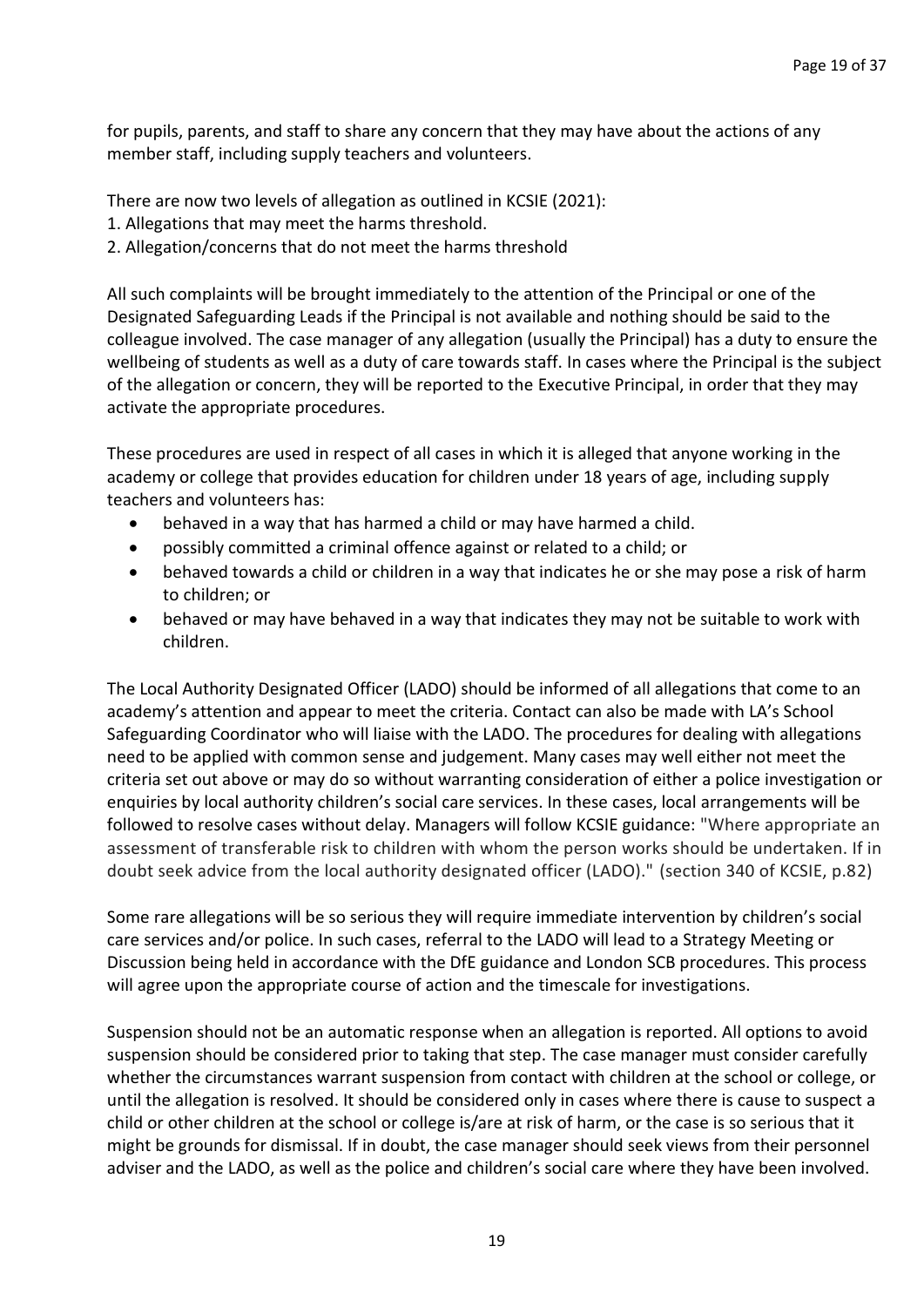Further detail and alternative courses of action are outlined in KCSIE (p86).

The academies have a legal duty to refer to the DBS anyone who has harmed, or poses a risk of harm, to a child and who has been removed from working (paid or unpaid) in regulated activity or would have been removed had they not left. The DBS will consider whether to bar the person. Referrals will be made as soon as possible after the resignation or removal of the individual.

The full procedures about dealing with allegations of abuse made against teachers and other staff can be found in Part Four of the DfE guidance "*[Keeping children safe in education](https://www.gov.uk/government/publications/keeping-children-safe-in-education--2)*."

#### **Governors**

If an allegation is made against a governor, local policy will be followed. Where an allegation is substantiated, they should follow the procedures to consider removing them from office." *(section 360 of KCSIE, p.85)*

#### **RECORDS**

Brief and accurate written notes will be kept of all incidents and child protection or child in need concerns relating to individual pupils. These notes are significant especially if the incident or the concern does not lead to a referral to other agencies. This information may be shared directly with other agencies as appropriate. All contact with parents and external agencies will be logged and these will be kept as CP records. The academies will consider the views and wishes of the child who is the subject of the concern, but staff will be alert to the dangers of colluding with dangerous "secrets." Child protection records are not open to pupils or parents. All CP records are kept securely by the Designated Safeguarding Lead and separately from educational records. They may only be accessed by the Designated Safeguarding Lead, their Deputies, and the senior managers of both academies. The content of Child Protection Conference or Review reports prepared by the academy will follow the headings recommended by Children's Services and will, wherever possible, be shared with the parents/carers in advance of the meeting.

Child Protection records will be sent to receiving academies separately from the main pupil file and under a confidential cover when pupils leave both academies, ensuring secure transit and a confirmation of receipt will be obtained.

In addition to the child protection file, the DSL will also consider if it would be appropriate to share any information with the new academy or college in advance of a child leaving. For example, information that would allow the new academy or college to continue supporting victims of abuse and have that support in place for when the child arrives.

When we receive child protection records from other academies, we will ensure key staff such as the DSL and SENCO (SEN coordinators) are aware as required.

If a pupil is withdrawn from either academy having not reached the normal date of transfer; due to a family move or any other reason, all efforts will be made to identify any new address and the academy to which they are being admitted and to ensure that their educational records are sent without delay to the child's new academy. If the parent/carer fails to provide this information, an urgent referral will be made to the Family Early Help Service either through the Academy's Single Point of Contact (SPOC)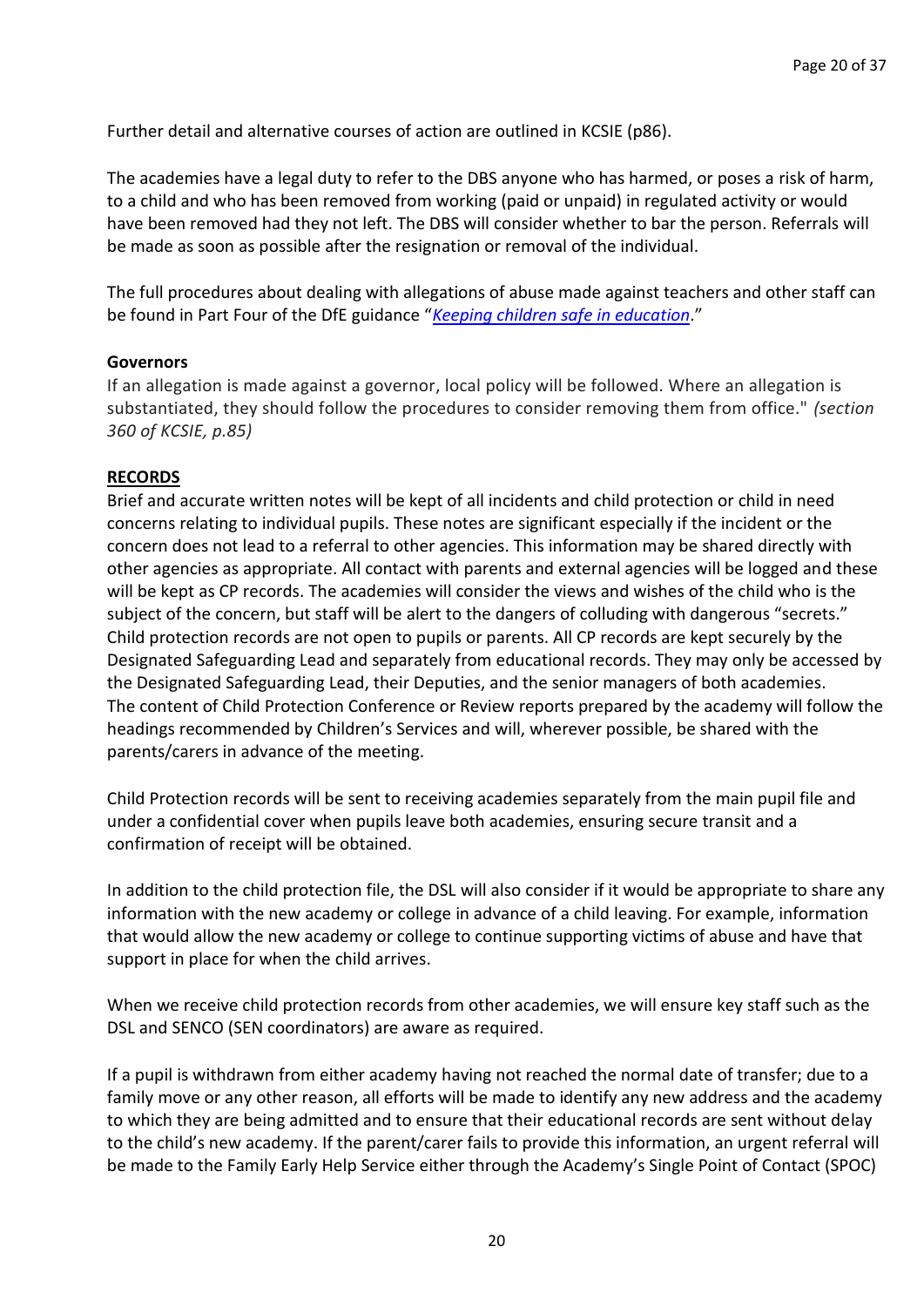or the Family EHS Duty Manager in order that they might make further enquiries. If this academy receives educational records concerning a child who is not registered with us, the records will be returned promptly to the sending academy with a note, advising them to refer to their LA's Children's Services Department. **A child's name will only be removed from an Academy's Admissions Register in accordance with the** *Pupil Registration Regulations* **or with the authorisation of a Team Manager in the Family Early Help Service.**

We will inform the Local Authority when we are about to add or delete a pupil's name from the academy admission register for any reason in line with council's *Children Missing Education (CME) Protocols.*

When a pupil ceases to be registered at this academy and becomes a registered pupil at another academy in England or Wales, we will send a Common Transfer File (CTF) to the new academy via DfE's secure internet system called school2school.

We will upload CTFs of pupils who have left but their destination or next school is unknown, or the child has moved abroad or transferred to a non-maintained school to a searchable area of the school2school website commonly referred to as the 'Lost Pupil Database'. If a pupil arrives in our academy and the previous school/academy is unknown, we will search the database for any record of the child. The academy will require documentary proof as to the identity of pupils presented for admission. If there is any doubt as to the identity of a pupil, advice will be sought from the local authority and other statutory agencies, as appropriate. We will maintain accurate and up to date records of those with Parental Responsibility and emergency contacts. We will hold more than one emergency contact number for each pupil or student to contact a responsible adult when a child missing education is also identified as a welfare and/or safeguarding concern. Pupils will only be released to the care of those with Parental Responsibility or someone acting with their written consent.

We will take actions according to the council's Protocol for Children who are Uncollected from either Academy when pupils who ordinarily do not make their own way, home are not collected by their parents/carers at the end of the day or from after academy clubs and activities and when any children with Special Educational Needs who are transported from academy cannot be dropped-off at their home or meeting point due to the absence of the parent or carer.

#### **SAFETY IN THE ACADEMIES**

No internal doors to classrooms will be locked whilst pupils are present in these areas. Entry to both academies' premises will be controlled by doors that are secured physically or by constant staff supervision or video surveillance. Authorised visitors to the academies will be logged into and out of the premises and will be asked to wear their identity badges or be issued with academy visitor badges. Unidentified visitors will be challenged by staff or reported to the Principal or office. Carelessness in closing any controlled entrance will be challenged.

The presence of intruders and suspicious strangers seen loitering near the academy or approaching pupils, will be reported to the Police by calling 101 or 999, depending on the circumstances and the urgency of the case so that if police stop these individuals, they can be spoken to about what they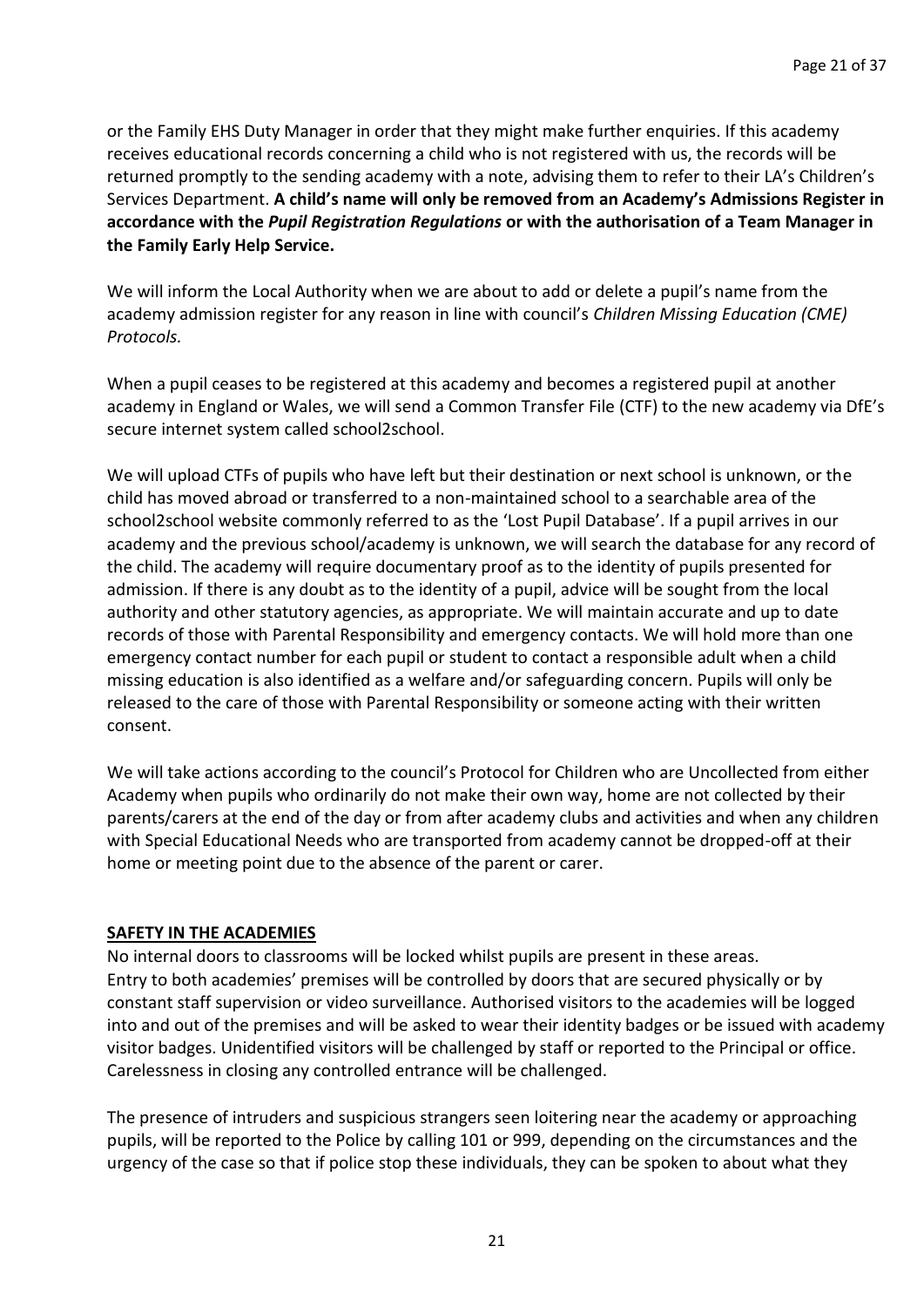were doing and dealt with accordingly. Brief information about the incident will be sent to LA's School's Safeguarding Coordinator with a view to alerting other local schools/academies in liaison with the police and through appropriate systems.

Parents, carers, or relatives may only take still or video photographic images of pupils in academy or on academy-organised activities with the prior consent of the academy and then only in designated areas. Images taken must be for private use only. Recording and/or photographing other than for private use would require the consent of the other parents whose children may be captured on film. Without this consent the Data Protection legislation would be breached. If parents do not wish their children to be photographed or filmed and express this view in writing, their rights will be respected.

#### **CURRICULUM**

Both academies acknowledge the key role that the curriculum can play in the prevention of abuse and in the preparation of our pupils for the responsibilities of adult life and citizenship. We will ensure that children are taught about safeguarding, including online safety and will consider this as part of providing a broad and balanced curriculum. It is expected that all curriculum co-ordinators will consider the opportunities that exist in their area of responsibility for promoting the welfare and safety of pupils. As appropriate, the curriculum will be used to build resilience, help pupils to keep safe and to know how to ask for help if their safety is threatened. As part of developing a healthy, safer lifestyle, pupils will be taught, for example:

- to recognise and manage risks in different situations and then decide how to behave responsibly.
- to judge what kinds of physical contact are acceptable and unacceptable.
- to recognise when pressure from others (including people they know) threatens their personal safety and well-being; including knowing when and where to get help.
- to use assertiveness techniques to resist unhelpful pressure.
- emotional literacy.

All computer equipment and internet access within the Academy will be subject to appropriate "parental controls" and Internet safety rules in line with our Online Safety Policy. We will be careful that "over blocking" does not lead to unreasonable restrictions as to what children can be taught regarding online teaching and safeguarding.

#### **HEALTHY SCHOOLS LONDON**

All the Academies will work with partners to promote a whole, healthy academy approach and achieving the "Healthy Schools London" status – including a focus on the curriculum with the aim of:

- Developing an academy ethos, culture, spiritual, moral, social, and cultural (SMSC) development provision and environment which encourages a healthy lifestyle for all pupils, including the vulnerable.
- Using the full capacity and flexibility of the curriculum to help pupils to be safe and healthy.
- Ensuring that food and drink available across the academy day reinforce the healthy lifestyle message.
- Delivering the new mandatory Relationships & Sex Education (RSE) and Health Education (HE) and/or where delivered, through Personal, Social, Health and Economic (PSHE) & Wellbeing Education.
- Providing high quality Physical Education (PE) and sport to promote physical activity.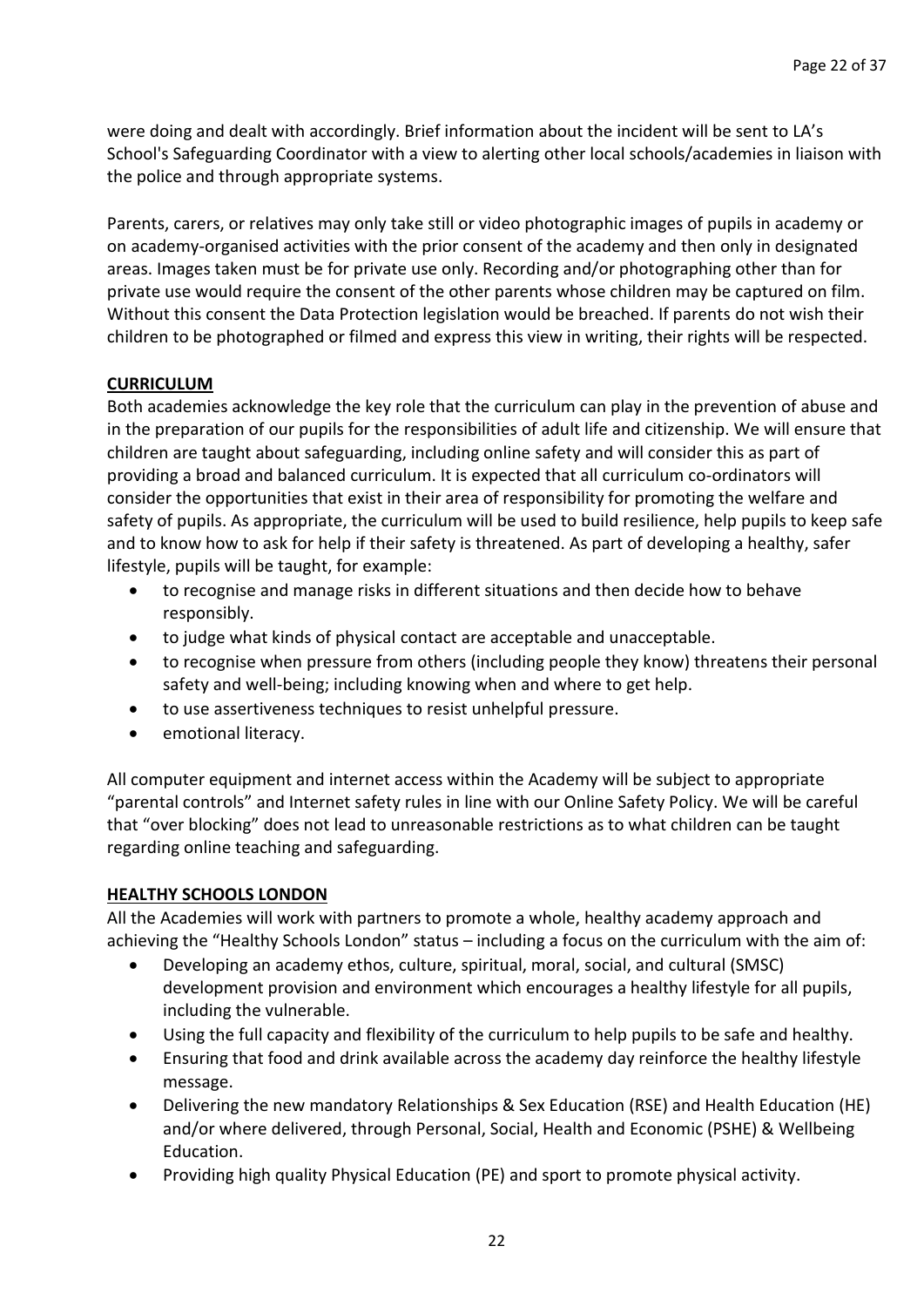- Promoting an understanding of the full range of issues and behaviours which impact upon lifelong health and wellbeing, including emotional wellbeing and mental health.
- Working in partnerships with parents/carers, local communities, external agencies, and volunteers to support health and wellbeing of all pupils including the most vulnerable and disadvantaged.

#### **WORKING IN PARTNERSHIP WITH PARENTS**

It is our policy to work in partnership with parents or carers to secure the best outcomes for our children. We will therefore communicate as clearly as possible about the aims of both academies.

- We will use clear statements in our brochures and correspondence.
- We will liaise with agencies in the statutory, voluntary and community sectors and locality teams that are active in supporting families.
- We will be alert to the needs of parents/carers who do not have English as their first language and will utilise the translation services, as necessary.
- We will distribute the LA's leaflet for parents, "*Protecting Children in Education Settings*."
- We will make available a copy of this policy to any parent who requests it. The policy will also be available through the academy's web site.
- We will keep parents informed as and when appropriate.

#### **MONITORING AND EVALUATION**

The SBA executive, central team and link trustee and link governors will monitor the safeguarding arrangements in the academies to ensure that these arrangements are having a positive impact on the safety and welfare of children. This will be evaluated based on evidence of:

- the extent to which a positive culture and ethos is created where safeguarding is an important part of everyday life in the academy, backed up by training at every level
- the content, application and effectiveness of safeguarding policies and procedures, and safer recruitment and vetting processes
- the quality of safeguarding practice, including evidence that staff are aware of the signs that children may be at risk of harm either within the setting or in the family or wider community outside the setting
- the timeliness of response to any safeguarding concerns that are raised
- the quality of work to support multi-agency plans around the child.

#### **COMPLAINTS**

All complaints arising from the operation of this policy will be considered under the academy's complaint procedure, with reference to the LA's Strategic Lead Officer for safeguarding in education services, as necessary.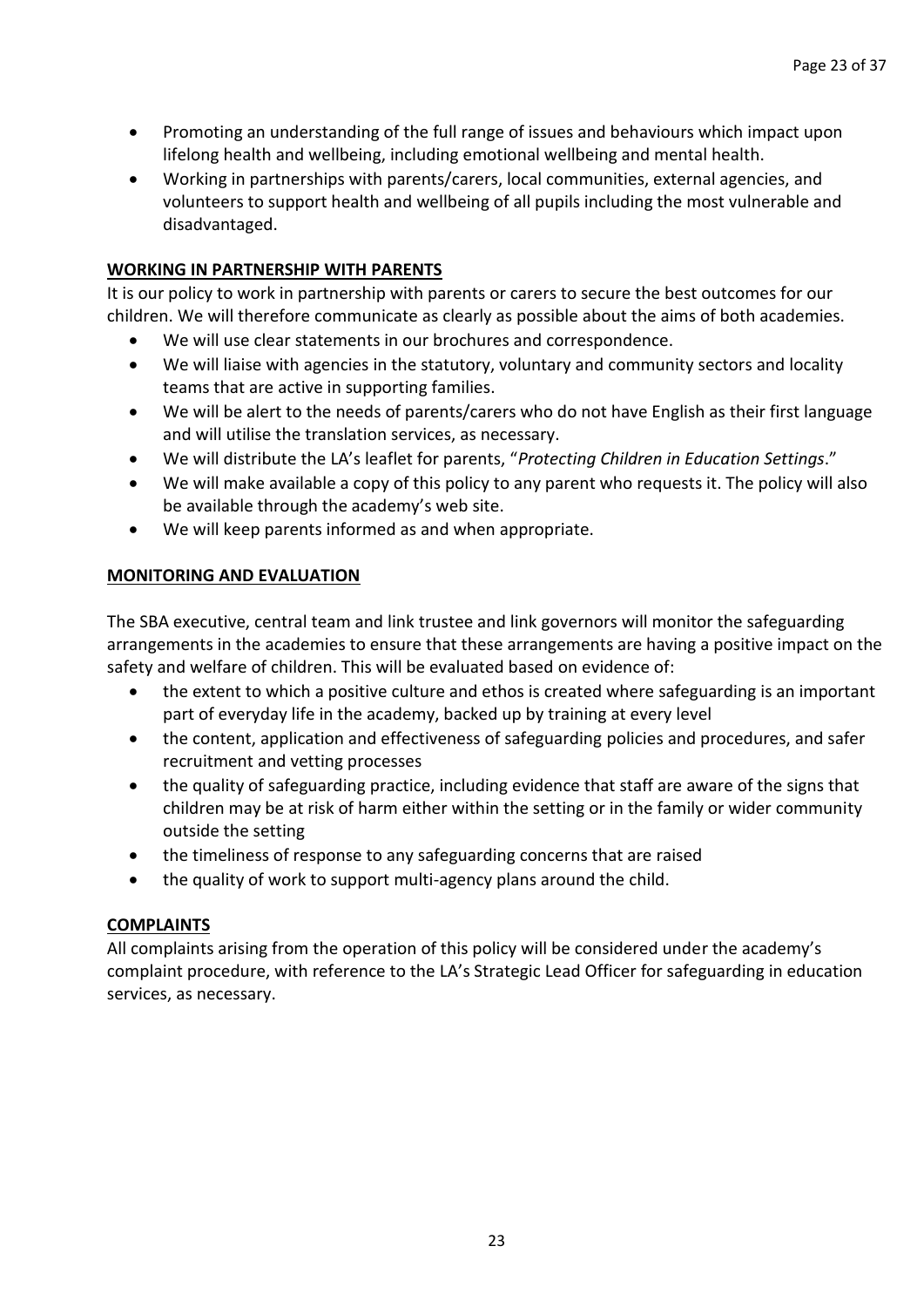### **Appendix A**

Each academy works differently operationally within Safeguarding and they also are in different boroughs in London. Therefore, it is important note the differences within each academy below:

#### **South Bank UTC (University Technical College), 56 Brixton Hill, Brixton, London SW2 1QS**

**Principal:** Austin Sheppard **DSL:** Rob Harding **DDSLs:** Delma Russell, Coretta Brown, Caron Bernard, Mikael Cohen, Laura Parsons, and Kim Field **Safeguarding Governor:** Beau Fadahunsi **Local Authority contacts:** Lambeth Council Safeguarding Partnership <https://www.lambethsaferchildren.org.uk/> **LADO**: Andrew Zachariades, on 020 [7926 4679](tel:+442079264679) or [07720 828 700](tel:07720828700) or [LADO@lambeth.gov.uk](mailto:LADO@lambeth.gov.uk) **Other local authority external agencies:** [Lambeth safeguarding external agencies](https://www.lambethsaferchildren.org.uk/information-resources)

#### **Internal reporting procedures for safeguarding concerns by staff:**

All staff will always report concerns via the academy's CPOMS system. If a child is at harm or in danger it is imperative the staff member speaks to a member of the Safeguarding immediately. Concerns and worries should not be reported after the child has left academy.

#### **Internal and external reporting procedures for safeguarding concerns by students:**

Students can send Microsoft Teams chat messages to any member of staff about any safeguarding concerns. The staff member will then report this as above. Students, parents, and external agencies can also email [safeguarding@southbank-utc.co.uk](mailto:safeguarding@southbank-utc.co.uk) . This email is monitored during office hours by the Safeguarding team. Students can also speak to any member of staff if they have any worries or concerns, and the staff member will follow the academy's reporting procedures.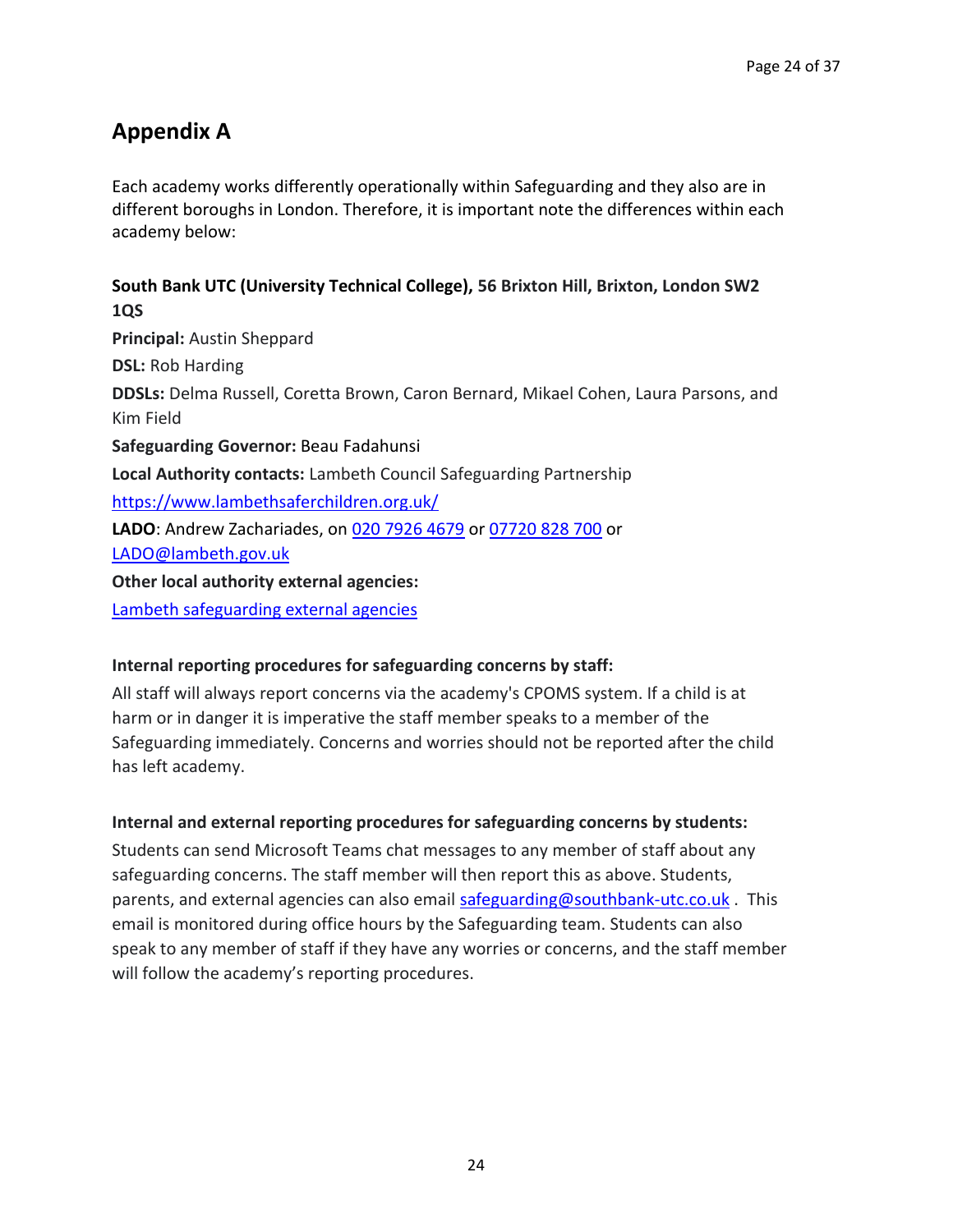#### **South Bank University Academy, Trafalgar St, London SE17 2TP**

**Principal:** John Taylor

**DSL:** Jason Badu

**DDSLs:** Annette Moses

**Safeguarding Governor:** Chris Mallaband

**Local Authority contacts:** The Southwark Safeguarding Board

[https://www.southwark.gov.uk/childcare-and-parenting/children-s-social-care/child](https://www.southwark.gov.uk/childcare-and-parenting/children-s-social-care/child-protection/southwark-safeguarding-children-board)[protection/southwark-safeguarding-children-board](https://www.southwark.gov.uk/childcare-and-parenting/children-s-social-care/child-protection/southwark-safeguarding-children-board)

**LADO**: Eva Simcock 0207525 0689, [eva.simcock@southwark.gov.uk](mailto:eva.simcock@southwark.gov.uk)

There is also a duty system and one of the CP Coordinators in Quality Assurance Unit is on duty to deal with LADO issues when LADO is unavailable. Duty telephone number for enquires/referrals is 020 7525 3297

**Other local authority external agencies:**

The LA strategic Lead Officer for safeguarding in education services is the Director of Education Nina Dohel 020 7525 3252

The LA's Academy's Safeguarding Coordinator is Apo CAGIRICI 020 7525 2715 [Children-missing-from-education Southwark](https://www.southwark.gov.uk/schools-and-education/schools-in-southwark/children-missing-from-education)

#### **Internal reporting procedures for safeguarding concerns by staff:**

All staff will always report concerns via the academy's CPOMS system. If a child is at harm or in danger it is imperative the staff member speaks to a member of the Safeguarding immediately. Concerns and worries should not be reported after the child has left academy.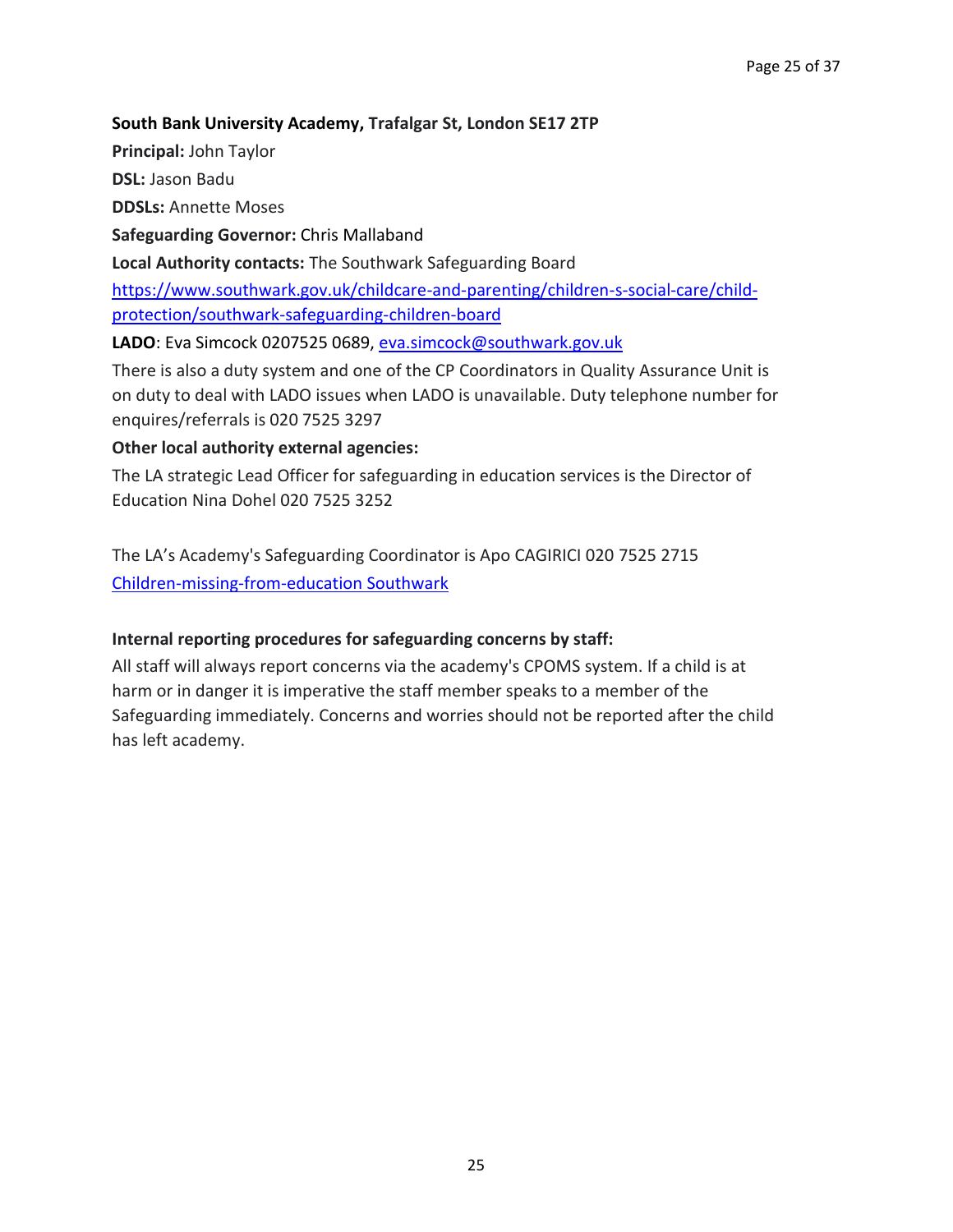### **Appendix B**

# **Governance and safeguarding within South Bank Academies**

## **Structure**

- Named link trustee on South Bank Academies Board
- Executive Principal (EP) is Trust's safeguarding lead
- Named link governor on each School Advisory Board
- Designated Safeguarding Lead at each school
- Termly meeting between Designated Safeguarding Lead (DSL) and link SAB governor in advance of safeguarding discussion at  $2^{nd}$  SAB meeting each term
- Safeguarding on SAB agendas for 2<sup>nd</sup> SAB meeting each term
- Annual link safeguarding meeting
- Safeguarding on all SBA agendas for noting and annual report discussed as a major item at Summer SBA Board

## **Link Trustee**

The Trust is required to appoint a senior board member, or a 'link trustee' to take leadership responsibility for the Trust's safeguarding arrangements (paragraph 60 of KCSIE).

## **Roles and responsibilities: Link trustee**

You should:

- keep the board up to date with statutory safeguarding and child protection guidance, including anything issued locally by the Trust's safeguarding partners
- Inform the board whether it needs to make any changes (e.g. in light of new regulations)
- Ensure safeguarding training is attended by regularly by staff, trustees and governors
- Attend regular safeguarding training and encourage other members of the board to develop their understanding of their safeguarding responsibilities
- Co-ordinate with the governance team the annual meeting of safeguarding governors to facilitate monitoring, discussion and sharing of best practice ideas and review of the annual safeguarding report in advance of submission to the Summer Board meeting

You should make sure the Trust has an effective:

• Child protection policy – reviewed annually in September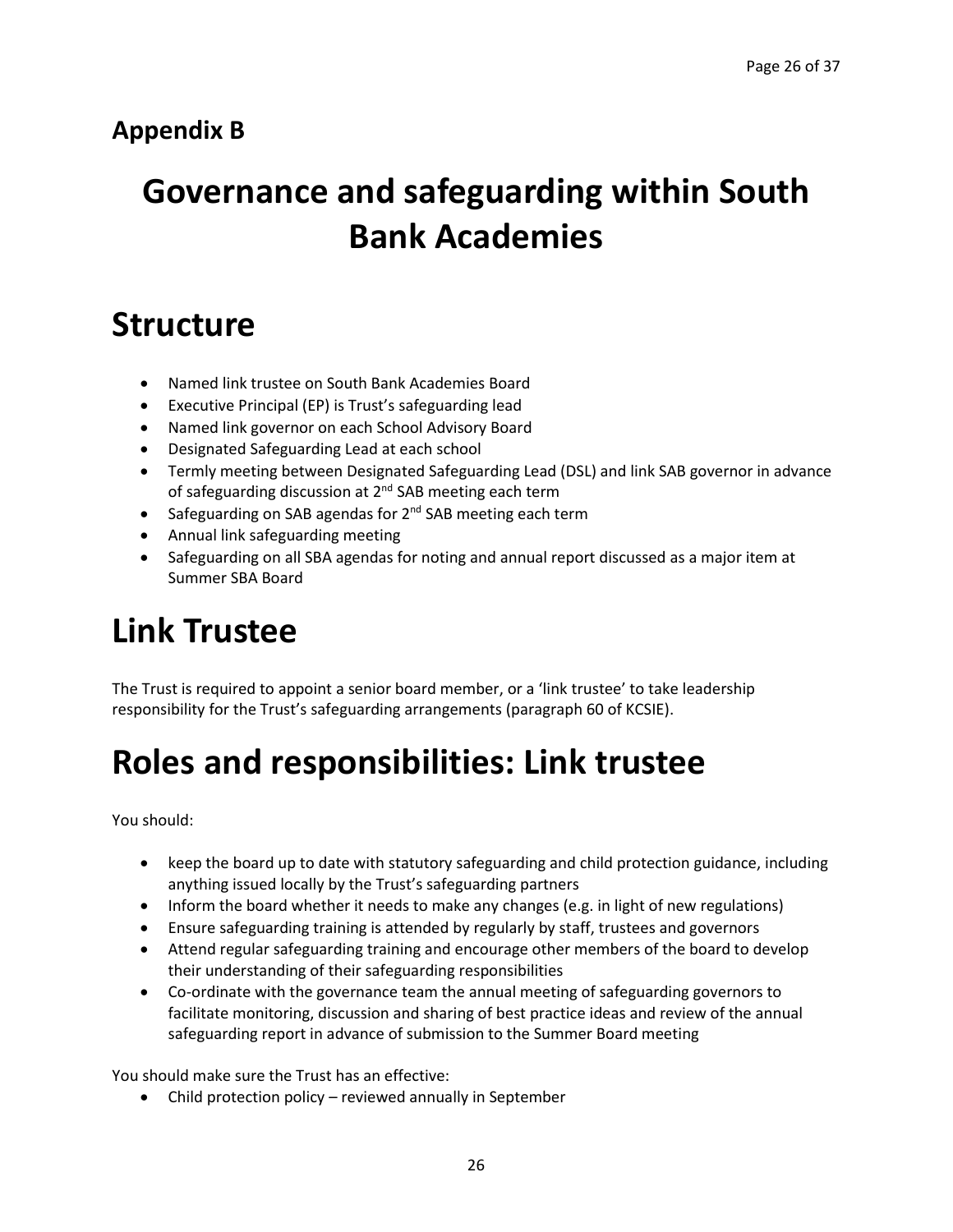- Staff code of conduct –
- Policy for handling allegations against staff and volunteers
- Safeguarding response to children who go missing from education
- Online monitoring system and online filters

## **Link Governor**

The School Advisory Board retains local responsibility for safeguarding within their own school. Appointing a link governor allows sufficient support and monitoring to take place at a local level, while creating a central trust responsibility and a scalable solution to support Trust growth.

### **Roles and responsibilities: Link governor**

You should:

- Make sure your school has appointed a DSL
- Meet them regularly to make sure policies and procedures are effective
- Make sure the DSL has sufficient time, resources and training to carry out their role effectively
- Ask the DSL the right monitoring questions
- Make sure the school has appointed a designated teacher to promote the educational achievement of looked after children
- Make sure the curriculum covers safeguarding, including online safety
- Update the School Advisory Board on how the monitoring is going
- Make sure that checks of the single central record are happening but not check it yourself
- Attend regular safeguarding training and encourage other members of the board to develop their understanding of their safeguarding responsibilities
- Attend the annual (more?) meeting of safeguarding governors to facilitate monitoring, discussion and sharing of best practice ideas and review of the annual safeguarding report in advance of submission to the Summer Board meeting

The link trustee and link governors should not:

- Be expected to deal with specific safeguarding incidents, but should be notified when of a serious nature
- Receive any specific details about incidents
- Produce the school safeguarding report; the trustee's and governors' visit records and monitoring checklists are their records of evidence, along with the relevant meeting minutes

## **Governance output requirements**

- Termly monitoring visit checklist (appendix 1) for 2<sup>nd</sup> SAB meeting of the term
- Termly visit report for  $2^{nd}$  SAB meeting of the term
- Governance input at annual link safeguarding meeting added to annual safeguarding report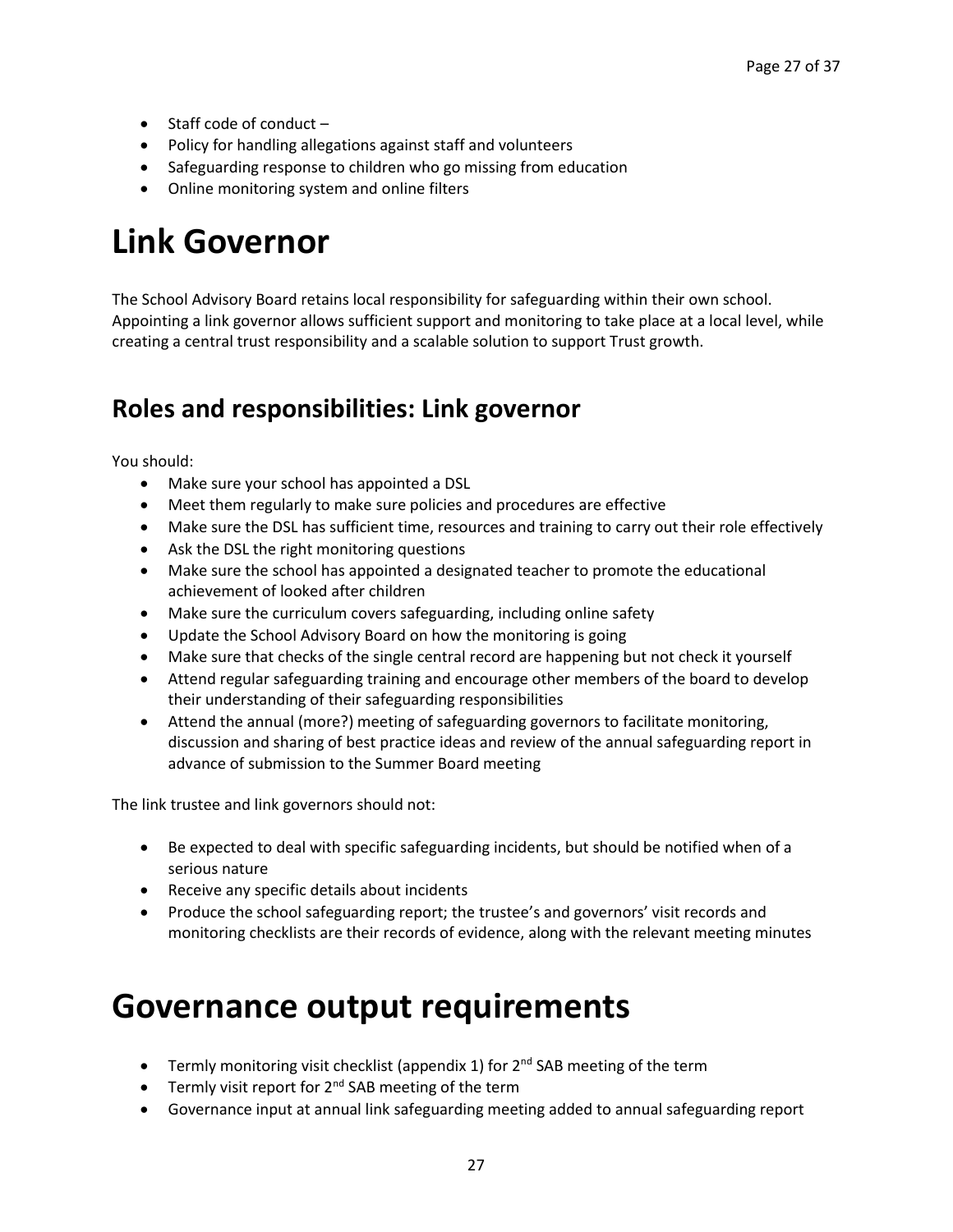## **Operational output requirements**

- Termly safeguarding report (DSL) for 2<sup>nd</sup> SAB meeting of the term
- Termly reports (above) to be collated and presented to each SBA Board meeting for noting (EP)
- In-depth focus (expanded narrative) on safeguarding completed by DSLs for  $2^{nd}$  Summer SAB meeting
- Completion of annual audit using NSPCC audit tool to be completed by Executive Principal and to be reviewed at annual link safeguarding meeting
- Annual safeguarding report written by EP & DSLs, reviewed at link safeguarding meeting in advance of submission to Summer SBA Board meeting

# **Monitoring questions**

The Key have produced a safeguarding monitoring checklist that can be used to ensure that the school has appropriate safeguarding arrangements in place. This checklist is contained in Appendix 1.

The NSPCC have also produced an online audit tool foun[d here.](https://learning.nspcc.org.uk/safeguarding-checklist) This report should be completed over the course of the year in conjunction with the school DSL and the Trust's safeguarding lead. The results of the audit should be included in the annual safeguarding report.

# **Trustee/governors safeguarding visit report**

Trustees and governors should complete a visit report for any safeguarding visit in which they participate. This is the standard visit report that is in use at the Trust.

# **Monitoring the Single Central Register**

Link trustees and governors are responsible for the strategic task of monitoring that school leaders are keeping up with their statutory duties. They do this by asking the right questions about how complete the record is, how frequently it is reviewed and how it is stored.

# **Questions to ask your school leaders about the SCR**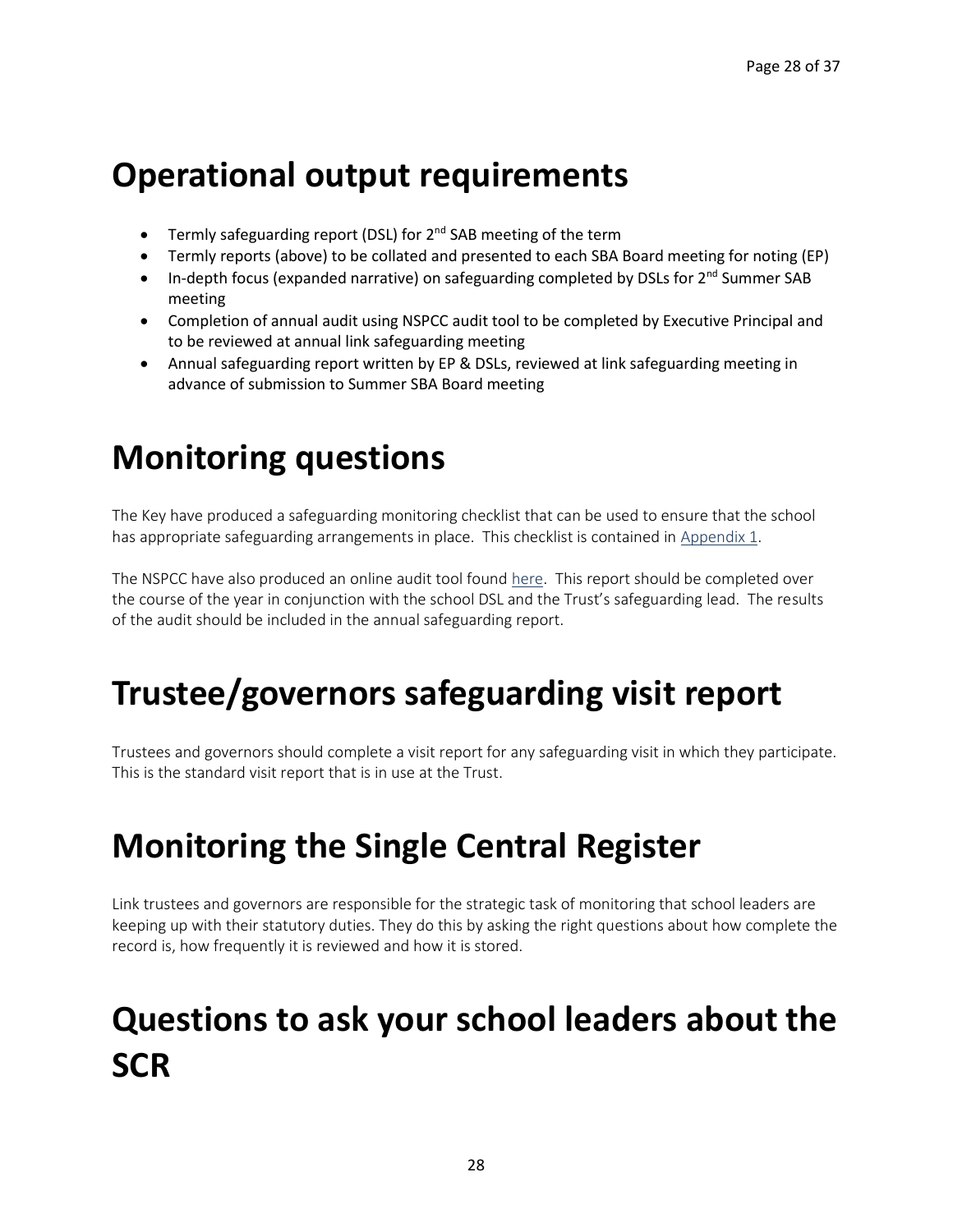- How and where do we store the SCR?
- Is it secure?
- How frequently do you check the SCR?
- When is the last time you checked the SCR?
- Have you checked the information recorded on the SCR for errors?
- Are all new staff recorded?
- Are current volunteers (for whom a DBS check has been conducted) recorded? (This is not a requirement under KCSIE but OFSTED will want to see this, as explained in its safeguarding guidance – page 25 and 29)
- Are all relevant fields on the register completed for each listed person?

It is worth being aware of what should be on the SCR so that you can be more informed and confident when discussing it with the school leaders. Please see Appendix 2 for this information.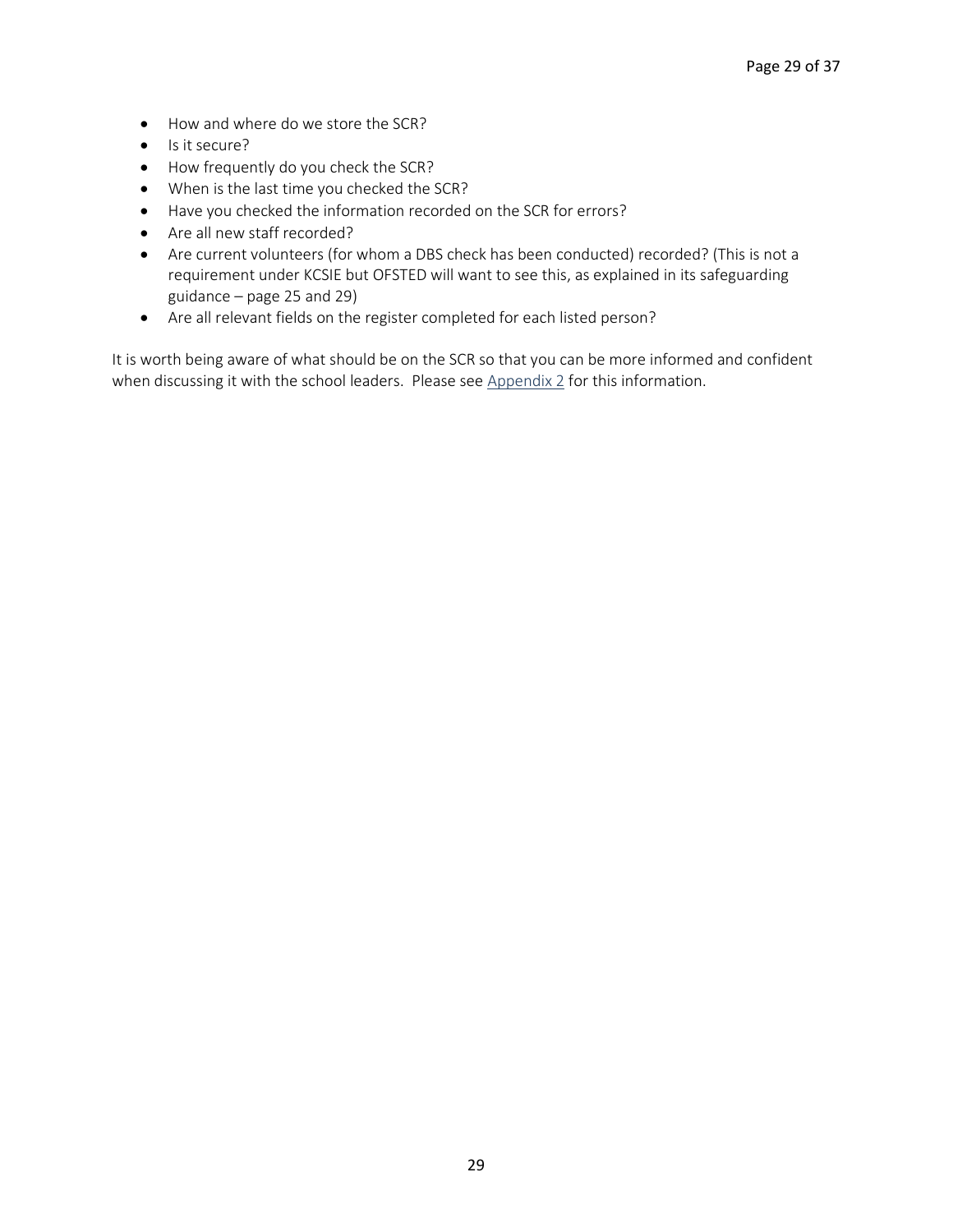## **Appendix C: Safeguarding monitoring questions**

### **Roles and responsibilities**

| SAFEGUARDING POLICY OR PROCEDURE                                                                                                                                                                      | HOW OFTEN TO DO | COMPLIANT? | <b>ACTION (IF APPLICABLE)</b> |
|-------------------------------------------------------------------------------------------------------------------------------------------------------------------------------------------------------|-----------------|------------|-------------------------------|
| A senior member of staff has been appointed as<br>the designated safeguarding lead                                                                                                                    | As necessary    |            |                               |
| A designated teacher has been appointed to<br>promote the educational achievement of looked<br>after children (LAC) and previously looked after<br>children, and this person has appropriate training | As necessary    |            |                               |

### **Training**

| SAFEGUARDING POLICY OR PROCEDURE                                                                                              | HOW OFTEN TO DO IT   COMPLIANT?                                 | <b>ACTION (IF APPLICABLE)</b> |
|-------------------------------------------------------------------------------------------------------------------------------|-----------------------------------------------------------------|-------------------------------|
| The designated safeguarding lead and any<br>deputies undergo updated child protection<br>training                             | Every 2 years                                                   |                               |
| The designated safeguarding lead and any<br>deputies also refresh their knowledge and skills<br>regularly (at least annually) | In line with advice from<br>your local safeguarding<br>partners |                               |
| The designated safeguarding lead and any<br>deputies (as a minimum) have Prevent<br>awareness training                        | In line with advice from<br>your local safeguarding<br>partners |                               |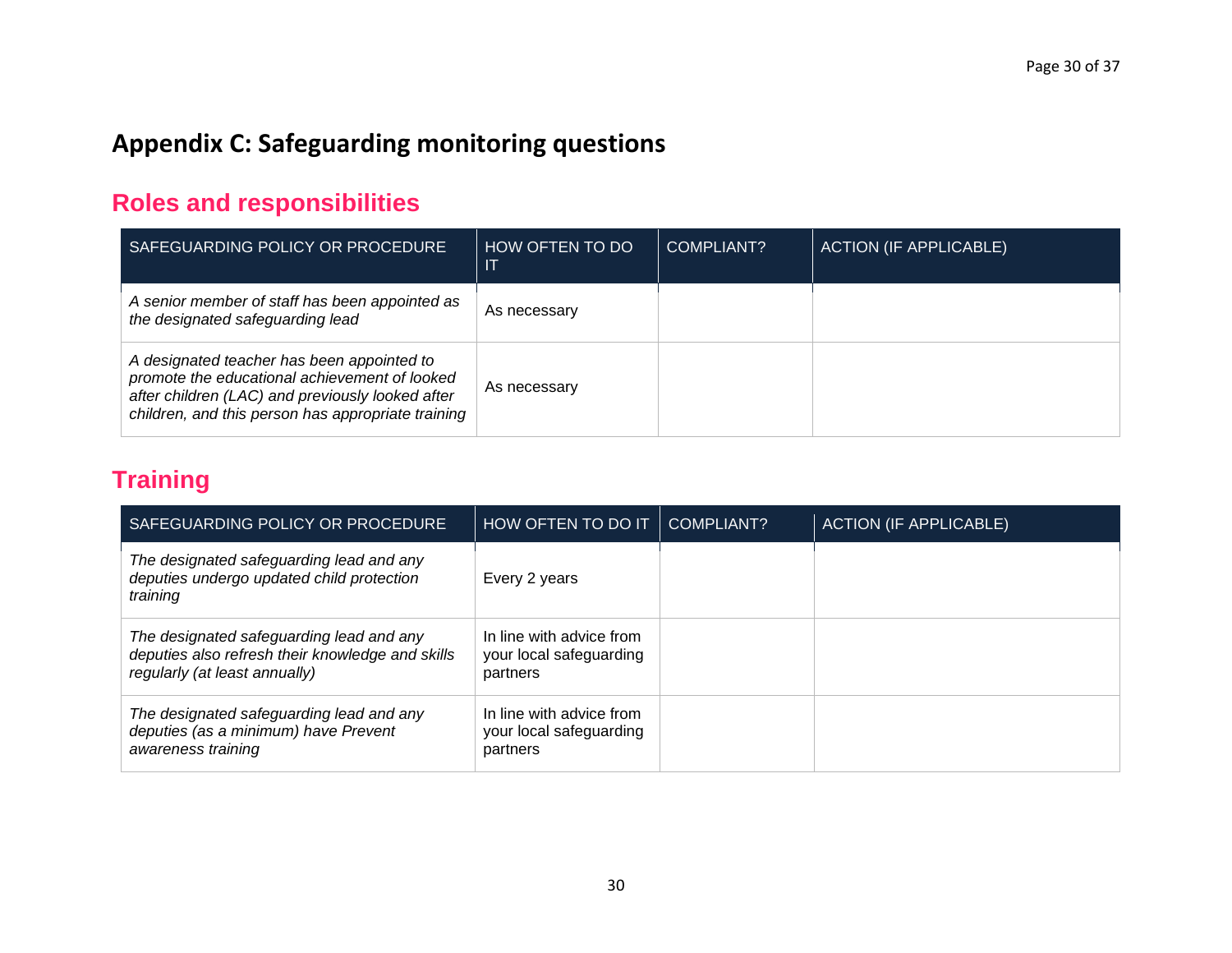| SAFEGUARDING POLICY OR PROCEDURE                                                                                                                                                 | HOW OFTEN TO DO IT                                              | COMPLIANT? | <b>ACTION (IF APPLICABLE)</b> |
|----------------------------------------------------------------------------------------------------------------------------------------------------------------------------------|-----------------------------------------------------------------|------------|-------------------------------|
| All staff members have child protection training<br>which is regularly updated, and they receive<br>safeguarding and child protection updates as<br>required (at least annually) | In line with advice from<br>your local safeguarding<br>partners |            |                               |
| All staff have the skills, knowledge and<br>understanding to keep looked after and<br>previously looked after children safe                                                      | Trust to determine                                              |            |                               |
| At least 1 of the people conducting an interview<br>has done safer recruitment training (this is a<br>requirement for maintained schools and good<br>practice for academies)     | As necessary                                                    |            |                               |
| All School Advisory Board members have<br>training about safeguarding                                                                                                            | In line with advice from<br>your local safeguarding<br>partners |            |                               |

### **Policies and procedures**

| SAFEGUARDING POLICY OR PROCEDURE                                                                                                                                                                                        | HOW OFTEN TO DO<br>IT | COMPLIANT? | <b>ACTION (IF APPLICABLE)</b> |
|-------------------------------------------------------------------------------------------------------------------------------------------------------------------------------------------------------------------------|-----------------------|------------|-------------------------------|
| An effective child protection policy is in place and<br>available publicly                                                                                                                                              |                       |            |                               |
| (The policy should describe procedures which<br>are in accordance with government quidance<br>and refer to locally agreed multi-agency<br>safeguarding arrangements put in place by the<br>local safeguarding partners) | Review annually       |            |                               |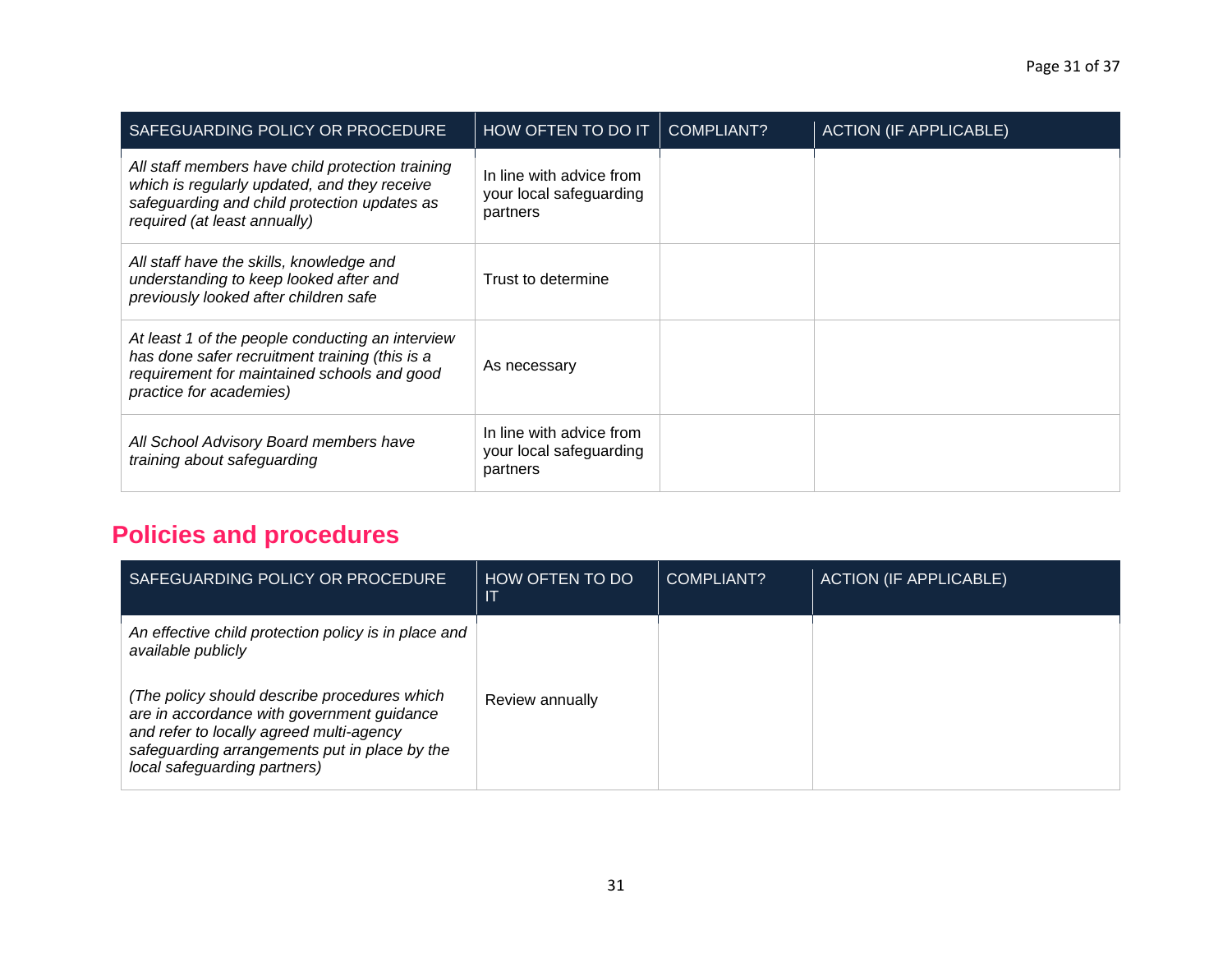| SAFEGUARDING POLICY OR PROCEDURE                                                                                                                                                                   | HOW OFTEN TO DO<br>IT | <b>COMPLIANT?</b> | <b>ACTION (IF APPLICABLE)</b> |
|----------------------------------------------------------------------------------------------------------------------------------------------------------------------------------------------------|-----------------------|-------------------|-------------------------------|
| There are procedures in place to handle<br>allegations of peer-on-peer abuse and to<br>minimise the risk of peer-on-peer abuse                                                                     | Review annually       |                   |                               |
| (See paragraph 106 of Keeping Children Safe in<br>Education for a list of what your child protection<br>policy should include on this)                                                             |                       |                   |                               |
| A statement of procedures is in place for dealing<br>with allegations of abuse against staff, including<br>supply staff and volunteers (this might be<br>included in your child protection policy) | Review annually       |                   |                               |
| There are clear procedures in place for<br>protecting children at risk of radicalisation (these<br>might be included in your child protection policy)                                              | Review annually       |                   |                               |
| There are clear safeguarding procedures in<br>place for protecting children who go missing from<br>education (these might be included in your child<br>protection policy)                          | Review annually       |                   |                               |
| There are clear procedures in place for<br>identifying possible pupil mental health problems,<br>including routes to escalate concerns and clear<br>referral and accountability systems            | Review annually       |                   |                               |
| There is a clear policy on the use of mobile<br>technology in the school (this might be included<br>in your child protection policy)                                                               | Review annually       |                   |                               |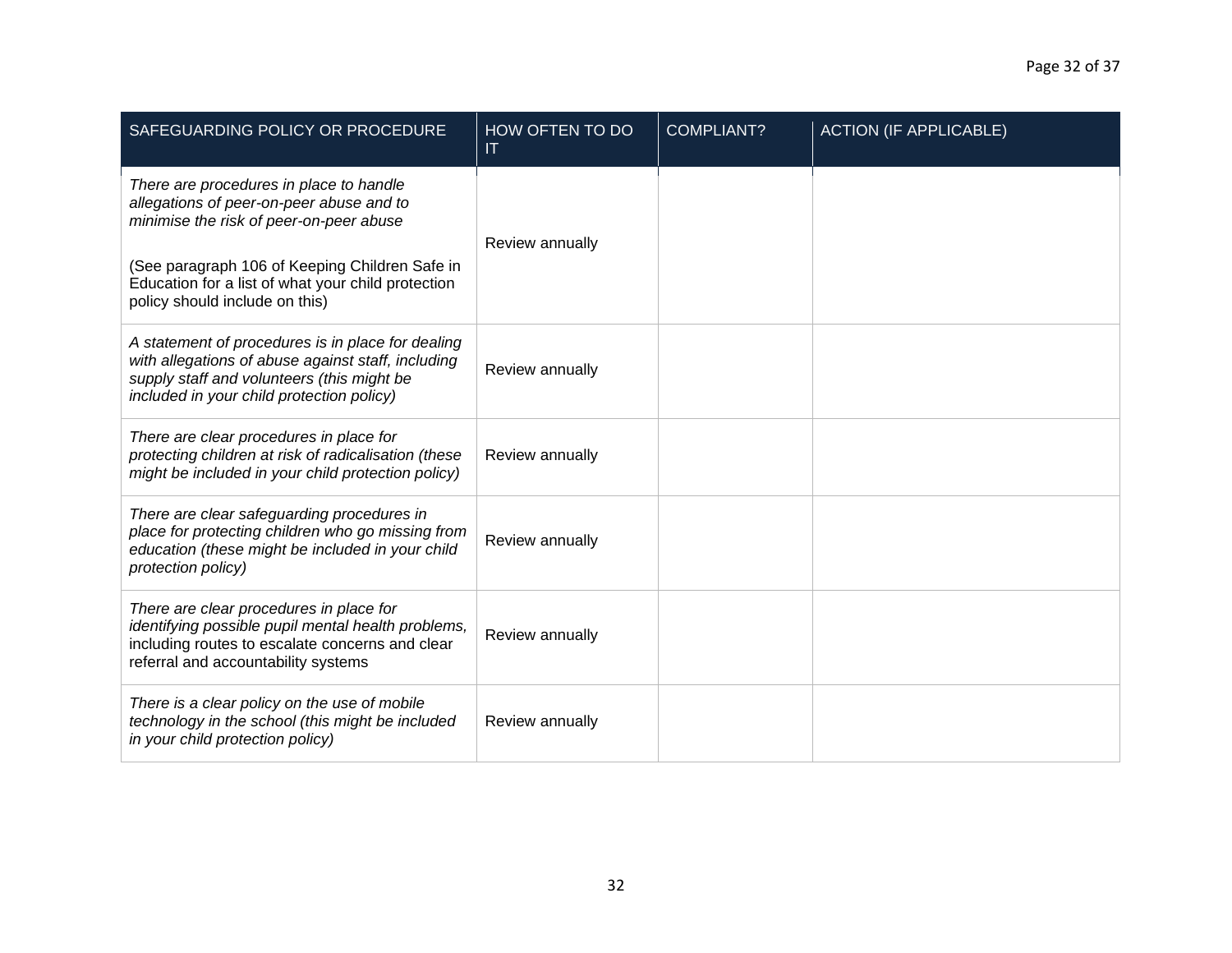| SAFEGUARDING POLICY OR PROCEDURE                                                                                                                                                                                                                           | HOW OFTEN TO DO<br>IT                     | <b>COMPLIANT?</b> | <b>ACTION (IF APPLICABLE)</b> |
|------------------------------------------------------------------------------------------------------------------------------------------------------------------------------------------------------------------------------------------------------------|-------------------------------------------|-------------------|-------------------------------|
| There are procedures in place to make a referral<br>to the Disclosure and Barring Service (DBS) if a<br>person in regulated activity has been dismissed<br>or removed due to safeguarding concerns (or<br>would have been if they had not resigned)        | Trust to determine<br>frequency of review |                   |                               |
| A staff behaviour policy (code of conduct) is in<br>place                                                                                                                                                                                                  | Trust to determine<br>frequency of review |                   |                               |
| Written recruitment and selection policies and<br>procedures are in place                                                                                                                                                                                  | Trust to determine<br>frequency of review |                   |                               |
| Appropriate whistle-blowing procedures are in<br>place                                                                                                                                                                                                     | Group to determine<br>frequency of review |                   |                               |
| All staff are aware that they must raise concerns<br>related to female genital mutilation (FGM) with<br>the designated safeguarding lead (or deputy),<br>and that there is a specific legal duty on teachers<br>to report known cases of FGM to the police | Ongoing                                   |                   |                               |
| There are clear processes and principles for<br>sharing information within the school and with<br>the local safeguarding partners, other<br>organisations, agencies, and practitioners as<br>required                                                      | Trust to determine<br>frequency of review |                   |                               |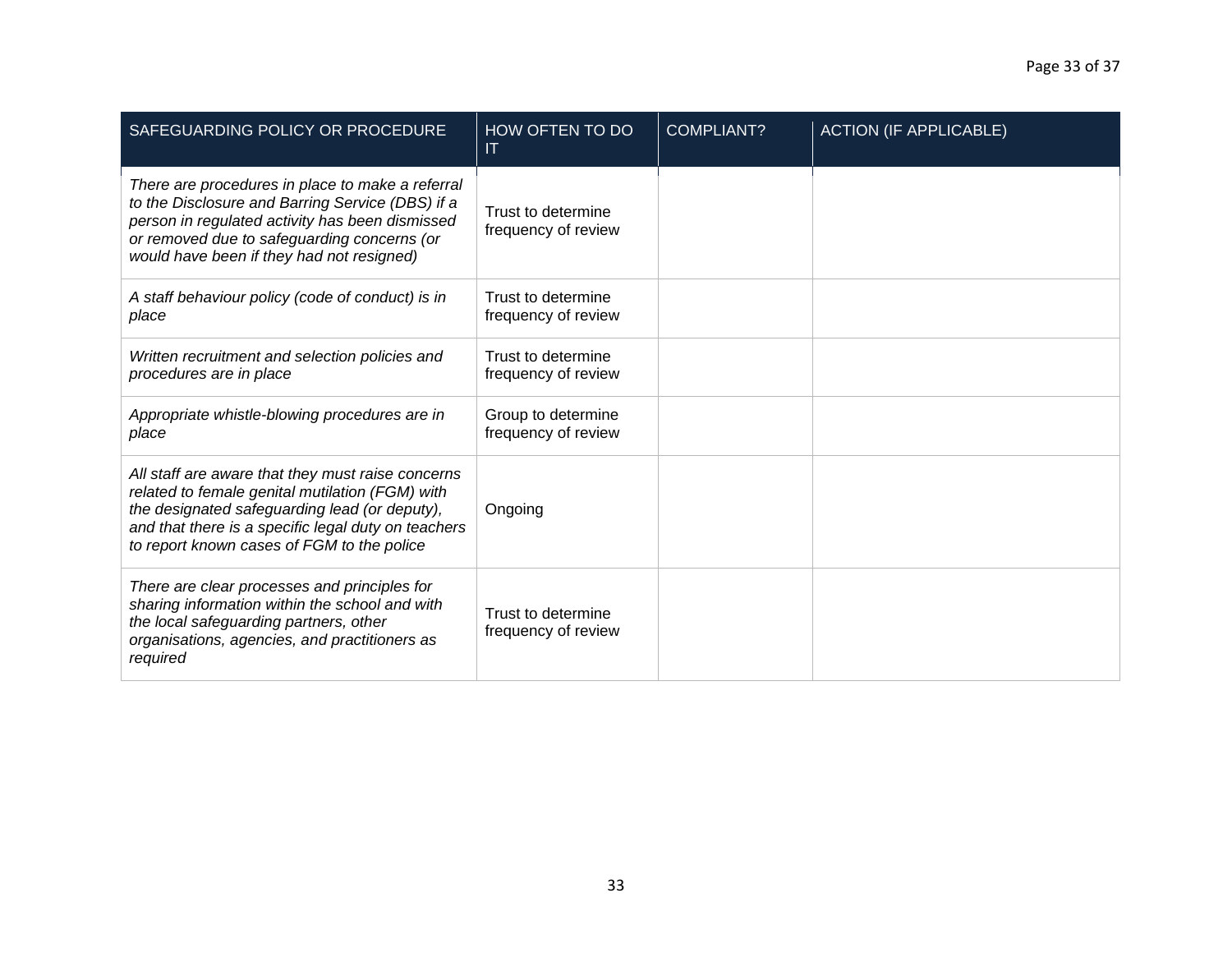| SAFEGUARDING POLICY OR PROCEDURE                                                                                                                                                                                                                                                                                                                                                                                                                                                                        | HOW OFTEN TO DO<br>Л | COMPLIANT? | <b>ACTION (IF APPLICABLE)</b> |
|---------------------------------------------------------------------------------------------------------------------------------------------------------------------------------------------------------------------------------------------------------------------------------------------------------------------------------------------------------------------------------------------------------------------------------------------------------------------------------------------------------|----------------------|------------|-------------------------------|
| Relevant staff:<br>• Have due regard to the data protection<br>principles, which allow them to share<br>personal information<br>• Are confident of the processing conditions<br>which allow them to store and share<br>information for safeguarding purposes<br>• Are aware that, if they need to share 'special<br>category personal data', the DPA 2018<br>contains 'safeguarding of children and<br>individuals at risk' as a processing condition<br>that allows practitioners to share information | Ongoing              |            |                               |

### **Safer recruitment**

| SAFEGUARDING POLICY OR PROCEDURE                                                                                                                                                                                                                                                                                                                                                                            | HOW OFTEN TO DO IT                                                                                                                                                                                                                                | COMPLIANT? | <b>ACTION (IF APPLICABLE)</b> |
|-------------------------------------------------------------------------------------------------------------------------------------------------------------------------------------------------------------------------------------------------------------------------------------------------------------------------------------------------------------------------------------------------------------|---------------------------------------------------------------------------------------------------------------------------------------------------------------------------------------------------------------------------------------------------|------------|-------------------------------|
| The single central record (SCR) is up-to-date,<br>and all staff, trustees and governors have had<br>the relevant checks where applicable<br>(Please note checks carried out on maintained<br>school governors and local governors in an<br>academy trust don't need to be recorded on the<br>SCR under the latest version of Keeping<br>Children Safe in Education, but we recommend<br>they are included.) | This is a live document,<br>and so should be<br>updated immediately.<br>Governors need to<br>make sure the SCR is<br>being monitored rather<br>than checking it<br>themselves - they could<br>do this termly or when<br>new staff join the school |            |                               |
| The school is meeting its duties with respect to<br>the childcare disqualification requirements (early<br>years/primary)                                                                                                                                                                                                                                                                                    | Ongoing                                                                                                                                                                                                                                           |            |                               |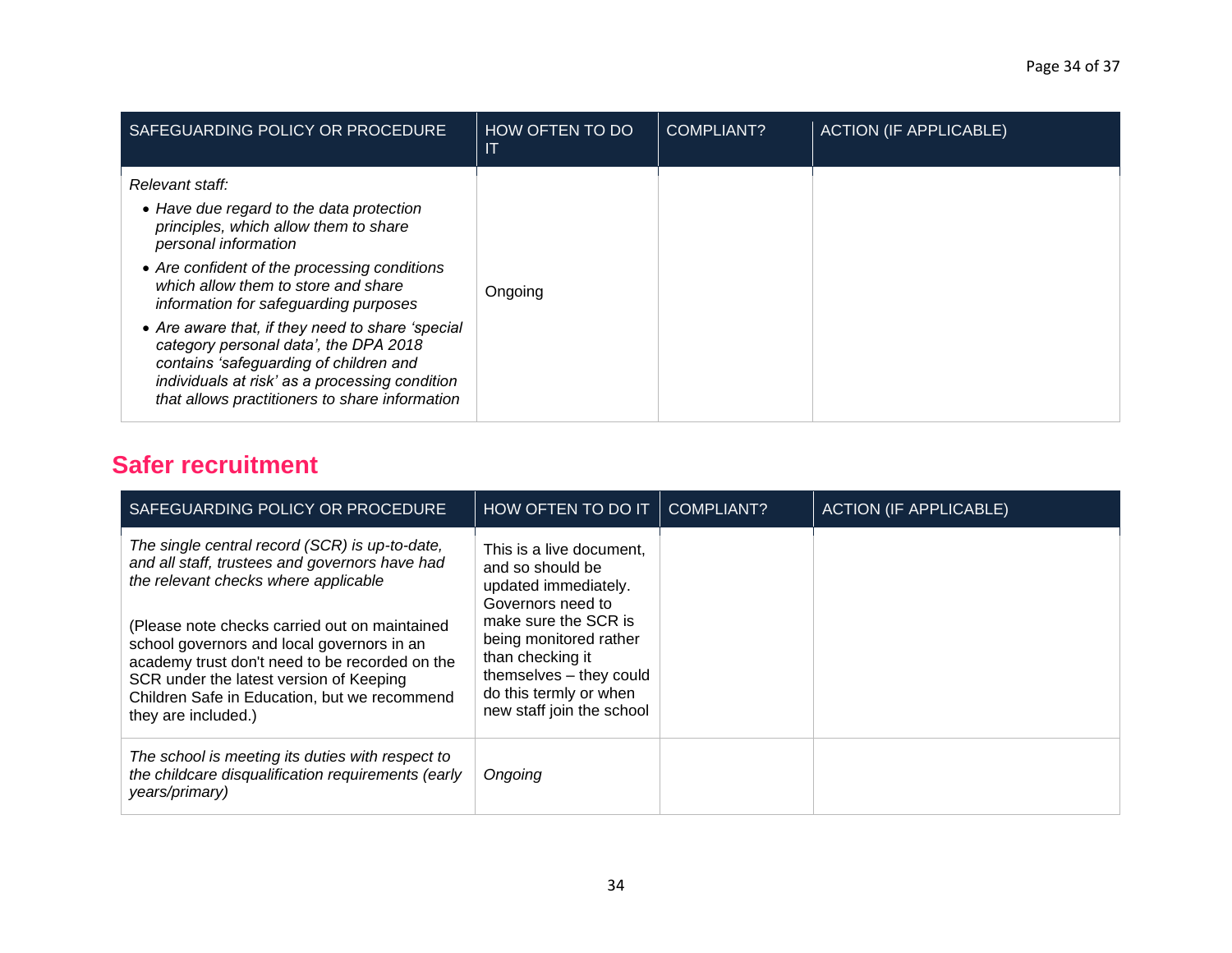### **Teaching and learning**

| SAFEGUARDING POLICY OR PROCEDURE                                                                                  | HOW OFTEN TO DO<br>-IT                           | COMPLIANT? | <b>ACTION (IF APPLICABLE)</b> |
|-------------------------------------------------------------------------------------------------------------------|--------------------------------------------------|------------|-------------------------------|
| Children are taught about safeguarding,<br>including online safety, as part of a broad and<br>balanced curriculum | Trust to determine how<br>often this is reviewed |            |                               |
| Appropriate internet filters and online safety<br>monitoring systems are in place (without 'over<br>blocking')    | Trust to determine                               |            |                               |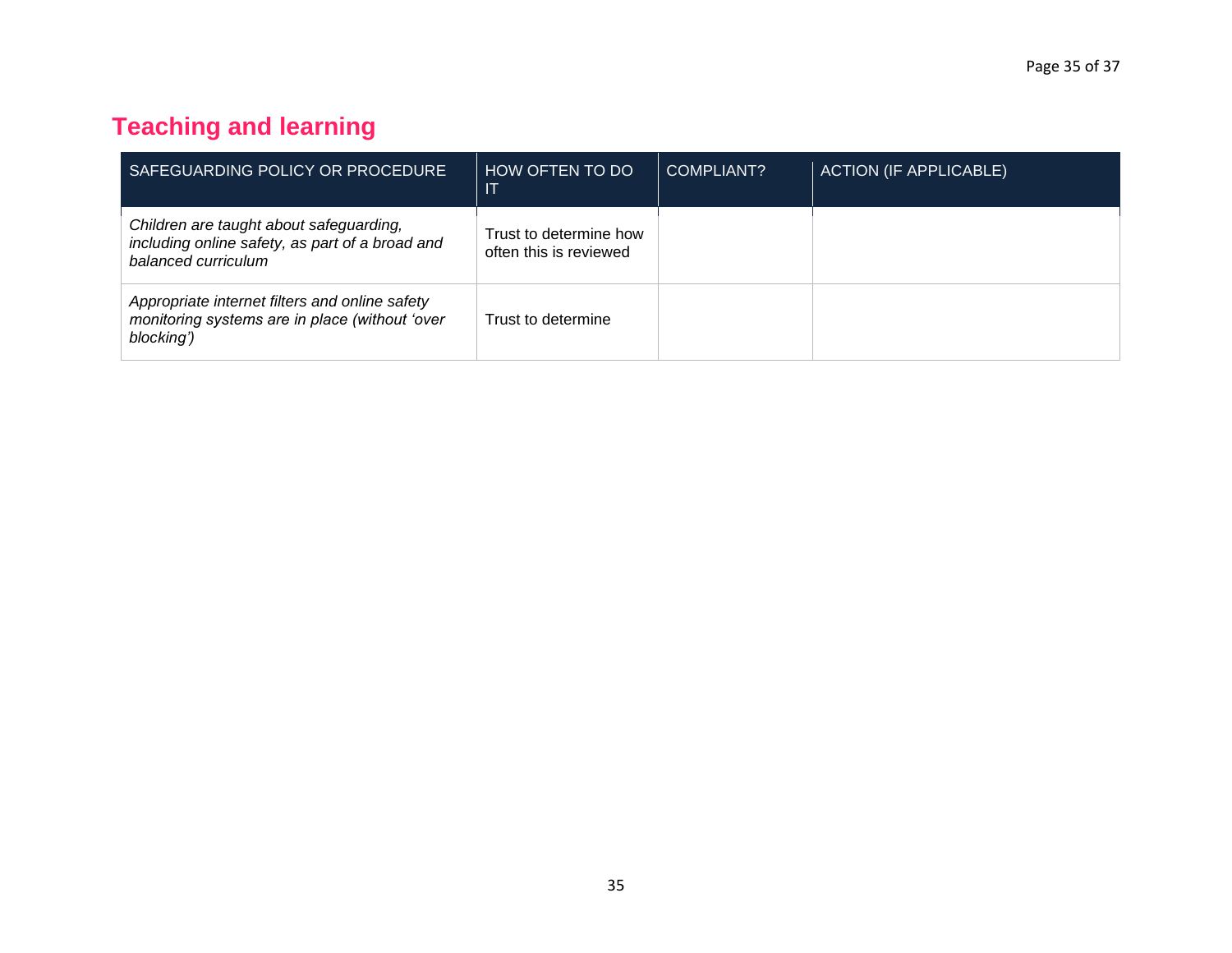### **Appendix D: What should be recorded in the Single Central Register**

Information must be recorded for:

- All staff who work at the school (including supply staff and teacher trainees on salaried routes)
- All members of the proprietor body (i.e. the members and trustees of the trust in academies and free schools)

Schools must record:

- Identity checks
- Barred list checks
- Enhanced DBS checks
- Prohibition from teaching checks (for those carrying out teaching work
- Section 128 checks
- Further checks on people who've lived or worked outside the UK, including checks for restrictions or sanctions imposed by a European Economic Area (EEA) regulating authority
- Checks of professional qualifications (for example, qualified teacher status)
- Checks to establish individuals' right to work in the UK

In respect of these checks, the SCR must record:

- Whether each check has been carried out, or a certificate obtained
- The date on which each check was carried out, or the certificate obtained

For supply staff, schools must also record:

- Whether they have written confirmation that the employment business supplying the member of supply staff has carried out the relevant checks and obtained the appropriate certificates
- Whether any enhanced DBS check certificate has been provided
- The date that confirmation was received (independent schools, academies, free schools and nonmaintained special schools should also include the date on which any certificate was obtained)

This information is based on The Key's [article](https://schoolgovernors.thekeysupport.com/curriculum-and-pupils/pastoral-care/safeguarding/governors-role-in-monitoring-the-scr/) on safeguarding and the Single Central Register.